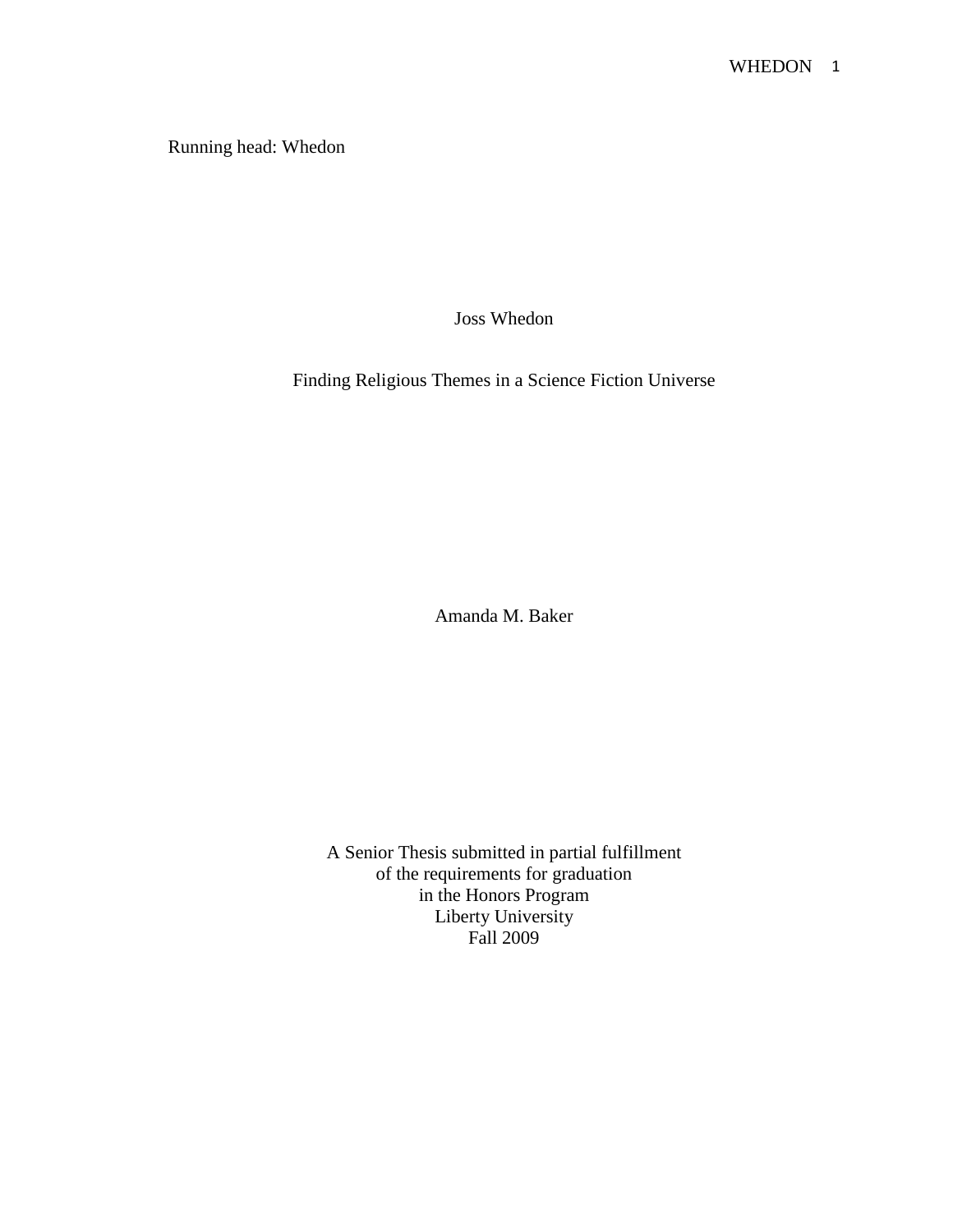Acceptance of Senior Honors Thesis

This Senior Honors Thesis is accepted in partial fulfillment of the requirements for graduation from the Honors Program of Liberty University.

> Lynnda S. Beavers, Ph.D. Thesis Chair

\_\_\_\_\_\_\_\_\_\_\_\_\_\_\_\_\_\_\_\_\_\_\_\_\_\_\_\_\_\_

David L. Snead, Ph.D. Committee Member

\_\_\_\_\_\_\_\_\_\_\_\_\_\_\_\_\_\_\_\_\_\_\_\_\_\_\_\_\_\_

Amy Bonebright, M.A. Committee Member

\_\_\_\_\_\_\_\_\_\_\_\_\_\_\_\_\_\_\_\_\_\_\_\_\_\_\_\_\_\_

Brenda Ayres, Ph.D. Honors Director

\_\_\_\_\_\_\_\_\_\_\_\_\_\_\_\_\_\_\_\_\_\_\_\_\_\_\_\_\_\_

\_\_\_\_\_\_\_\_\_\_\_\_\_\_\_\_\_\_\_\_\_\_\_\_\_\_\_\_\_\_ Date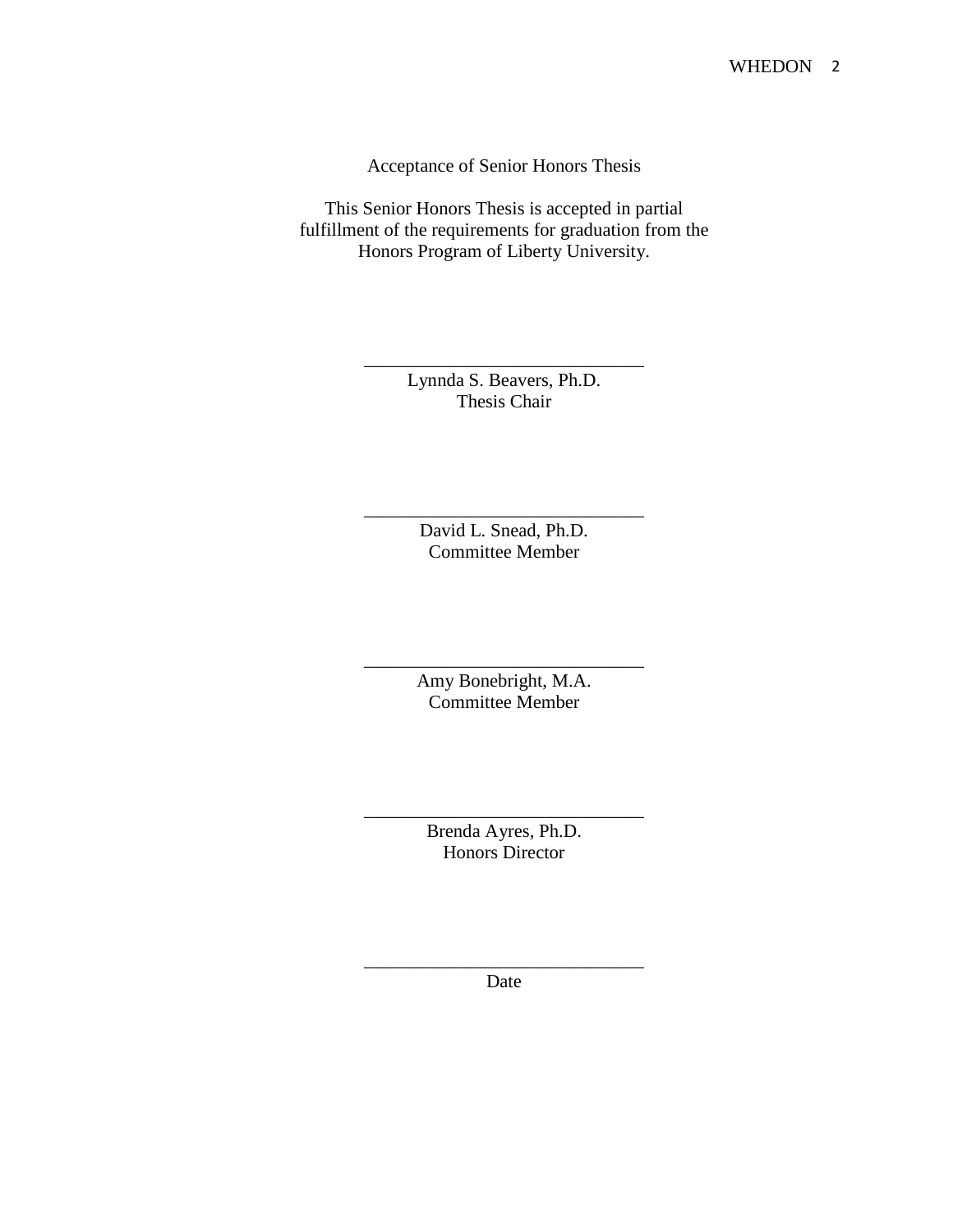# Abstract

Joss Whedon, the creator of *Buffy the Vampire Slayer* and other science fiction television shows, is a devout atheist but still manages to weave religious themes throughout his work, including redemption, free will, and Christ figures. This paper will examine the different themes from Whedon's shows and encourage the reader to look beyond the entertainment aspect and into the deeper moral meaning of the situations he creates.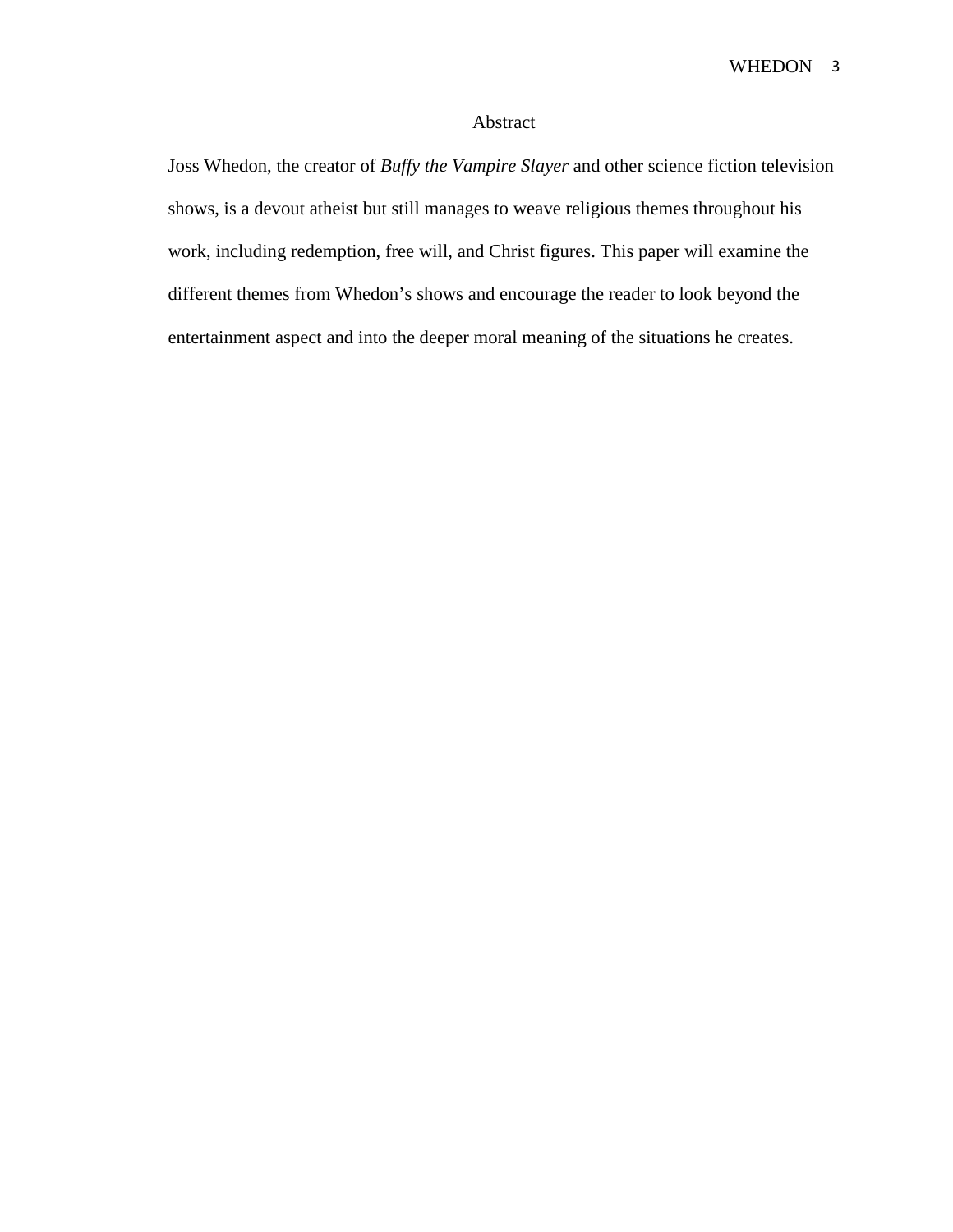#### Introduction

Certain television shows today tend to reflect a worldview of atheism, sexual obsession, and immorality often found in American culture. While there are not many shows currently airing that are distinctly Christian, some projects contain moral quality that deserves commendation, especially in the science fiction genre. They contain redemptive themes that challenge the viewer to look more closely at the meaning behind the storyline, including forgiveness, good versus evil, consequences, and positive relationships. Joss Whedon, considered a genius in science fiction film and television, is one of the masterminds behind some of these mind-provoking television shows.

Whedon, a 45-year-old self-proclaimed atheist, created the popular cult classic *Buffy the Vampire Slayer,* which ran for seven seasons on the WB television channel. This show chronicled the life of Buffy, a normal high school cheerleader who finds out that she is a vampire slayer destined to save the people around her from paranormal creatures and circumstances. While Whedon embraces a humanistic look at life, he tends to weave religious themes into his shows, including *Buffy, Firefly, Dollhouse, Angel,* and *Serenity.*

Many authors, such as John Granger (*Finding God in Harry Potter*), have tried to demonstrate the way secular entertainment can be called "Christian." This is not a stance that this paper will take. The purpose of looking deeper into Whedon's work is to help Christians ponder the thought-provoking messages behind his shows. For example, the following dialogue illustrates the type of worldview that Whedon offers to his observers and critics. Scripts are not written flippantly; every word has weight and meaning behind it. And while a lot of the lines convey a humanistic worldview, religious themes can be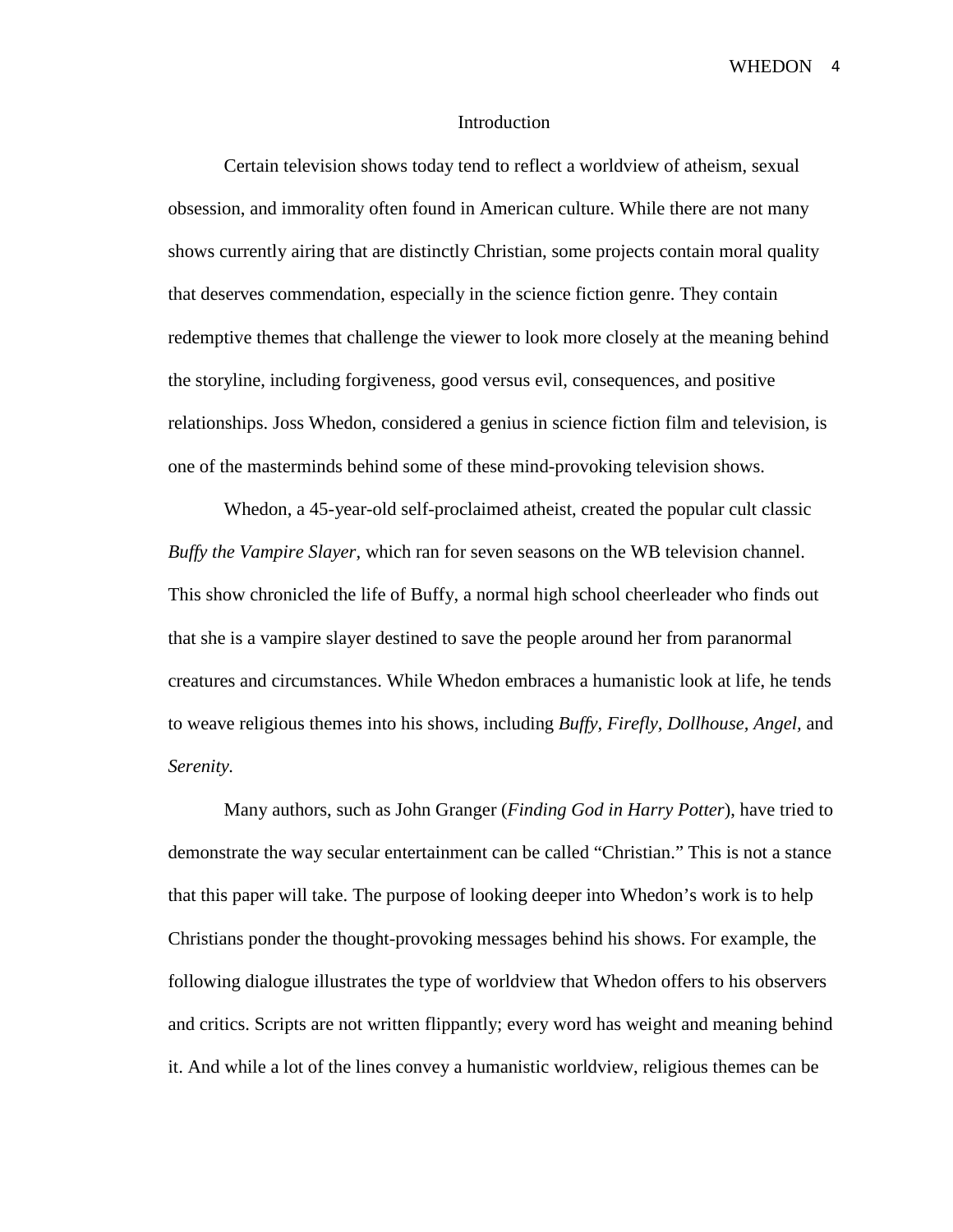found within that hopeless mindset. The following scene from *Dr. Horrible's Sing-Along Blog*, a musical film that Whedon originally released on the Internet in three acts during the Writer's Guild Association writer's strike in early 2008, illustrates his humanistic outlook:

PENNY: I've been fired plenty of times.

DR. HORRIBLE: I can't picture anybody firing you.

 PENNY: Neither could I! Now I can visualize it pretty well. But you know, everything happens…

DR. HORRIBLE: Don't say "for a reason."

 PENNY: No, I'm just saying that … everything happens. (Episode 2) Not only should Christians examine their entertainment with a biblical mindset, but they should also cultivate the ability to approach secular media with a biblical perspective in order to use it as a witnessing tool. Paul used himself as an example when he encouraged believers to be in the world but not of it in order to reach the world with the Gospel. In 1 Corinthians 9:22, he writes, "To the weak I became weak, to win the weak. I have become all things to all men so that by all possible means I might save some." Paul translated these words into action at Mars Hill in Acts 17:22-34, when he spoke to the Athenians about the idol that had the inscription, "To the Unknown God." He understood that his audience was so superstitious that they would make an idol to a god they were not aware of to avoid making it angry. He referred to what they were familiar with in Acts 17:24: "God, who made the world and everything in it, since He is Lord of heaven and earth, does not dwell in temples made with hands. Nor is He worshiped with men's hands, as though He needed anything, since He gives to all life,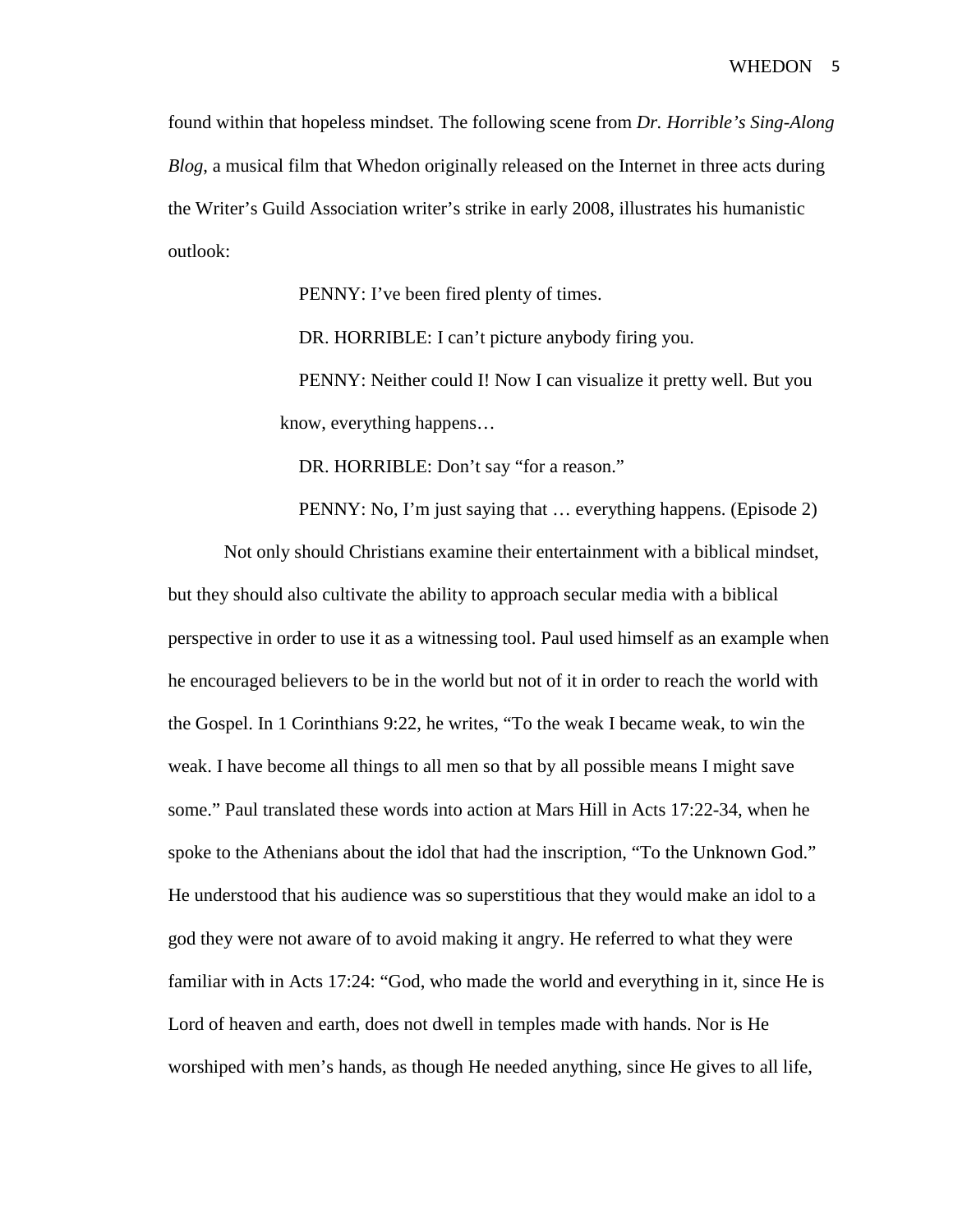breath, and all things." Paul pointed the Athenians to the truth by using terms they would easily understand, such as "temples" and "men's hands."

Paul would not expect modern believers to be easily influenced by everything that they view on television. He is calling them, however, to be critical thinkers. While Whedon's shows do not hold Christian truth in and of themselves, they can be used as springboards to create discussion, just as Paul used the Athenians' idol as a springboard to introduce them to the living God. Christians can make a case for the values that can be found in Whedon's shows by going back to the Bible, pulling out the truth that it holds and using that to lead fellow viewers to faith in the Lord.

Christ has called Christians to be critical thinkers and line up everything that they view with a biblical worldview. That way, if that worldview is challenged, real-world examples can be used to show the practicality of Christianity and how it is implemented in science fiction. Paul also addresses this issue, who encourages believers to always be ready to give a defense for their beliefs. In 1 Peter 3:15, Paul writes, "But in your hearts set apart Christ as Lord. Always be prepared to give an answer to everyone who asks you to give the reason for the hope that you have. But do this with gentleness and respect."

Joss Whedon once said, "I'm a very hard-line, angry atheist. Yet I am fascinated by the concept of devotion" (Issbaum). This confession, along with the examples of devotion and other moral themes laced throughout his work, proves that he is searching for something meaningful beyond the atheism that he so firmly clings to. Therefore, it is with a biblical worldview and critical mind that this thesis will delve into the science fiction musings of Joss Whedon.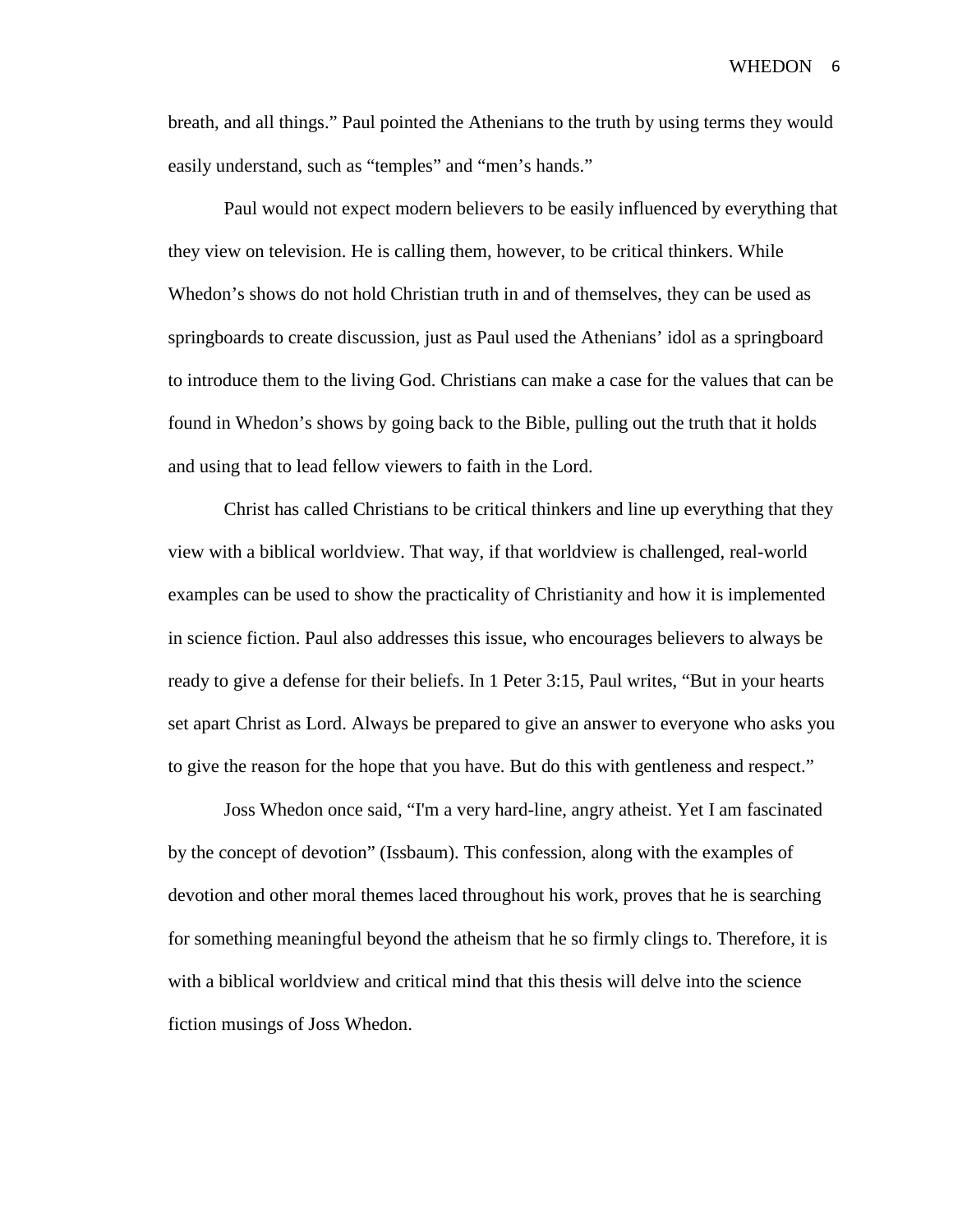WHEDON<sub>7</sub>

### Background of a Genius

Born on June 23, 1964, Joe Whedon (who would change his name to Joss, which is Chinese for "luck," in 1987) was the youngest of three boys. His family was steeped in the television business, as his grandfather John had been a writer for *The Andy Griffith Show*, *The Dick Van Dyke Show, The Donna Reed Show, Room 222,* and *Kilroy,* and his father Tom was an Emmy-winning writer and producer for *Golden Girls, Alice, Electric Company, Captain Kangaroo, The Dick Cavett Show,* and *Benson* (Havens 3).

Whedon grew up in Manhattan with his mother, Lee Stearns, who was a teacher, after his parents divorced when he was nine years old. He had a self-described "normal and quite boring childhood," and he was a naturally shy, imaginative, and easily frightened child (Havens 4). He spent many hours alone during his childhood years, making up stories and acting them out with his toys. He enjoyed reading comic books and science fiction novels. Frederick Pohl and Frank Herbert were two of his favorite authors, and he devoured every issue of *Dracula, Spiderman* and *Fantastic Four* (Havens 5)*.* Whedon also spent many hours in front of the television as a form of escape. All of these entertainment mediums created a learning environment for Whedon, who commented, "In a lot of ways those worlds made a lot more sense to me than the one I lived in. Every opportunity I had to lose myself in those stories I took and I'm sure they influenced me in some ways I don't even know" (5).

This kind of reclusive behavior is often characteristic of avoidant personality disorder, in which children who suffer at the hands of their parents or are repressed in different ways, resulting in shy or anti-social behavior patterns (Rettew). However, this was not the case with Whedon's relationship with his parents. He always knew that they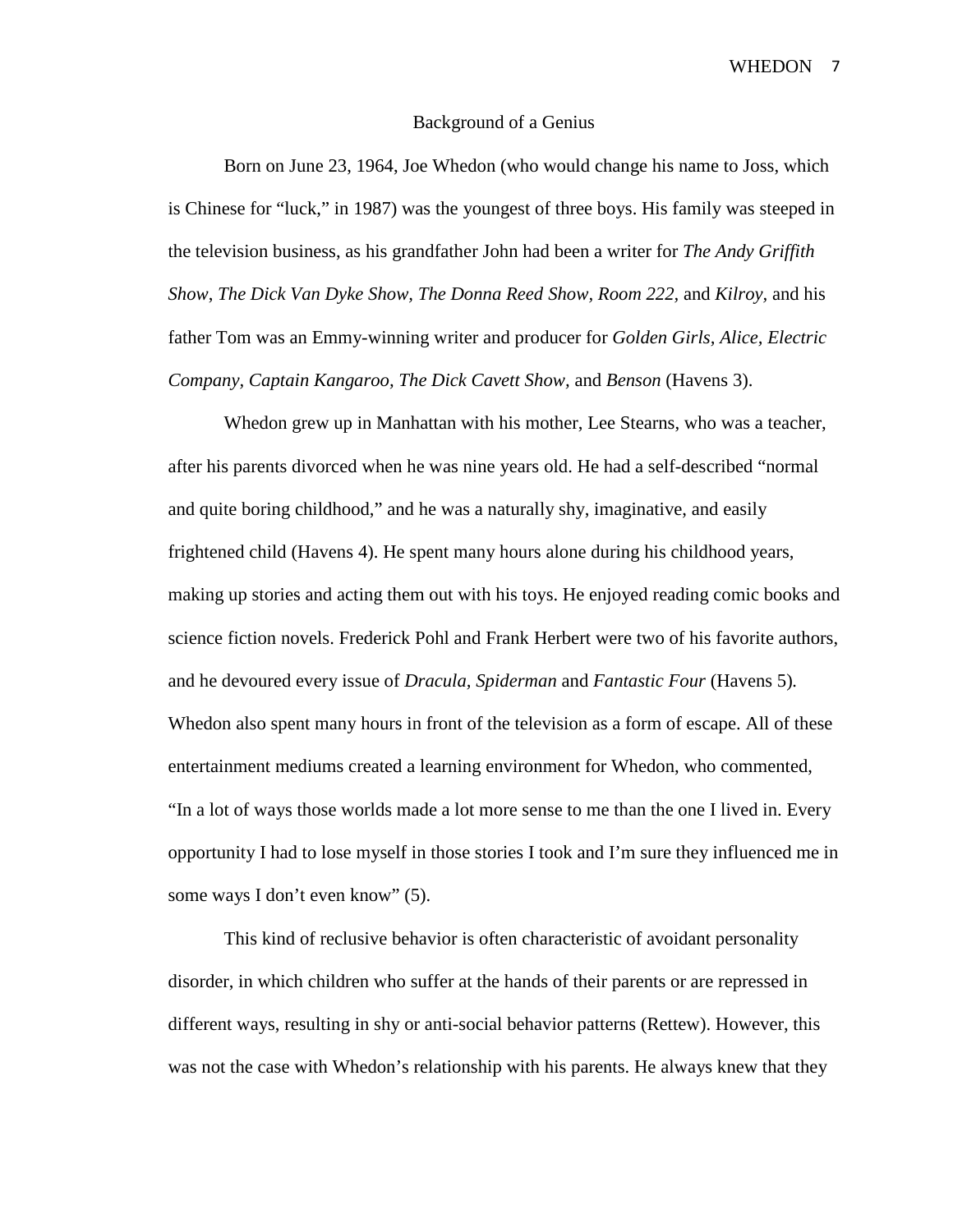loved him, even if he was "a little strange," he says. "No, they didn't lock me in closets or beat me. I was just born this way" (Havens 4).

Even as a young boy, Whedon had a penchant for the macabre film genre, especially horror flicks. However, on the opposite end of the spectrum, he also discovered that he had a knack for making people laugh. Whedon noted, "There were times when I didn't feel as though I was getting the attention I deserved, and I learned that if you said something funny, people would stop and listen. At least for a little while" (Havens 5). He was also a keen observer, studying the people around him and giving him a deeper insight into what made them tick (11).

Whedon always knew that he was a little odd, but this fact was made painfully clear to him when he attended Riverdale High School. He "learned more about rejection than [he] ever cared to" (Havens 10) and transferred to Winchester College, an all-boys boarding school, when his mother was in England on sabbatical. When she returned to the United States, Whedon stayed behind. He had always been fascinated by the British, as he was an avid *Monty Python* fan and "the idea of being British was extremely appealing" (10), but he found that loneliness and alienation haunted him at Winchester just as they had at Riverdale (11). "I don't think my experience in high school was any worse than anyone else's, to be honest," Whedon said. "I just know it was a horrible experience for me"  $(11)$ .

However, the drama of Whedon's angst-ridden high school years would set the stage for early plots of *Buffy the Vampire Slayer,* the cult TV show that would ultimately shape his career and reputation as a writer and director. "I was nowhere near close to being a popular kid in high school, I just sort of went and hoped for the best every day,"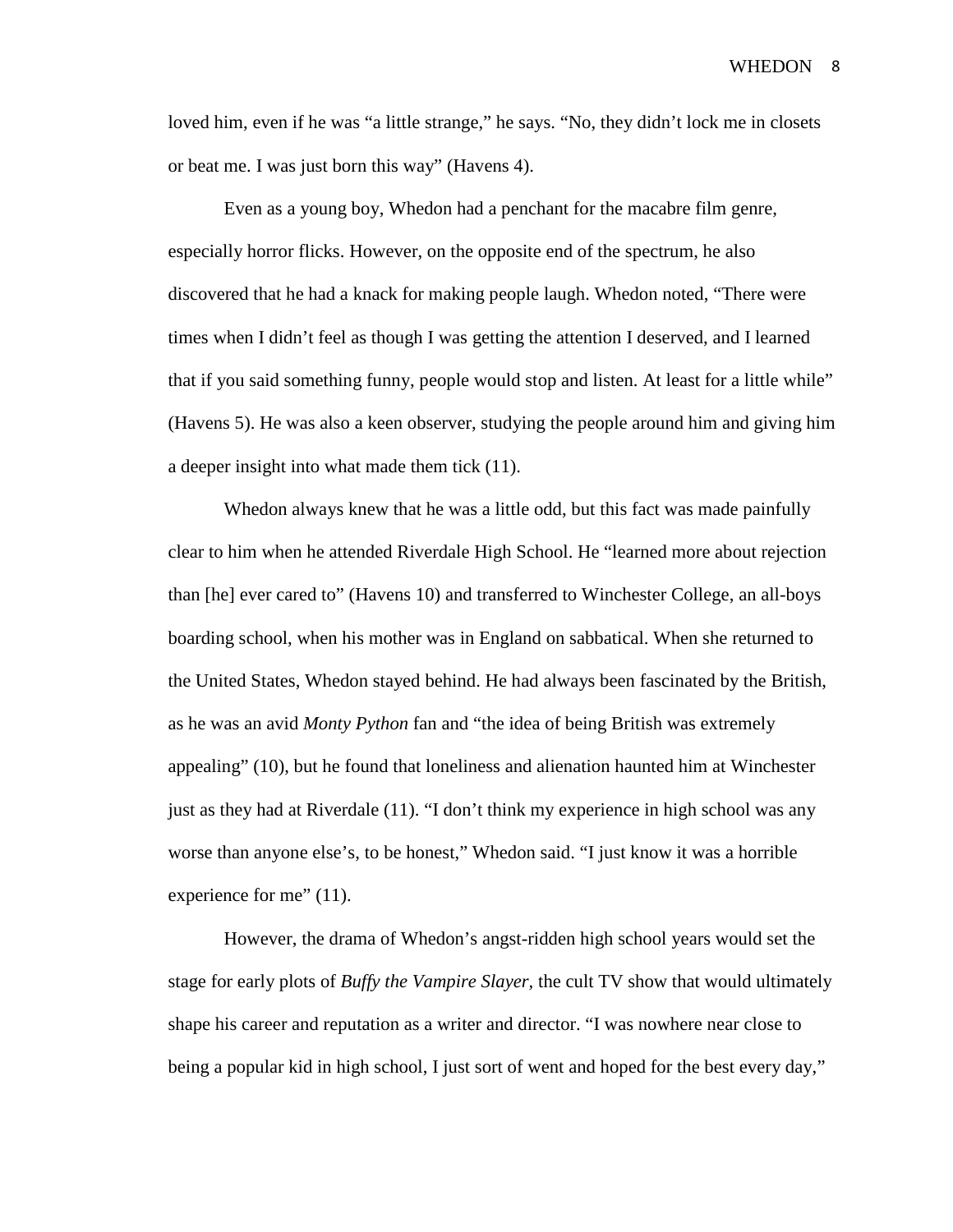Whedon commented. "There were days when I wondered if anyone else in the world knew I existed. You'll see that plot a lot in the early days of *Buffy*, because that sense of isolation is in almost all of us. Really, there are few people who get away from high school without going through some type of trauma. Most of us deal with it on a daily basis" (Havens 12). Because Whedon based his writing on personal experiences, he was able to connect personally with his viewers and fans.

Whedon attended Wesleyan University after he graduated from high school, where he found he could be more outgoing in his creativity because his opinion was respected. He connected with one particular professor, Dr. Jeanine Basinger, and worked as her teaching assistant during his time at Wesleyan. Whedon still asks Basinger for advice and for her opinion on his work, even though his college years are far behind him (Havens 12).

"Joss … stood out. He's incredibly smart. He is deeply, widely read. He's not one of those popular people who falls into show business because he taps the popular culture and nothing else. He has read the classics. He knows history," Basinger commented. "All of that stuff that you see in 'Buffy,' all that greatness, is a product of someone who has had a superior liberal arts education, coupled with a superior mind and imagination" (Havens 14).

Whedon developed his atheistic worldview in his early teens after watching *Close Encounters of the Third Kind* and reading Sartre's *Nausea* (Nussbaum). He is currently very outspoken about his beliefs but does not have a problem with other religions as long as they leave him alone. During a question-and-answer session while promoting the movie *Serenity*, he was asked what he had against Christianity. He responded, "I don't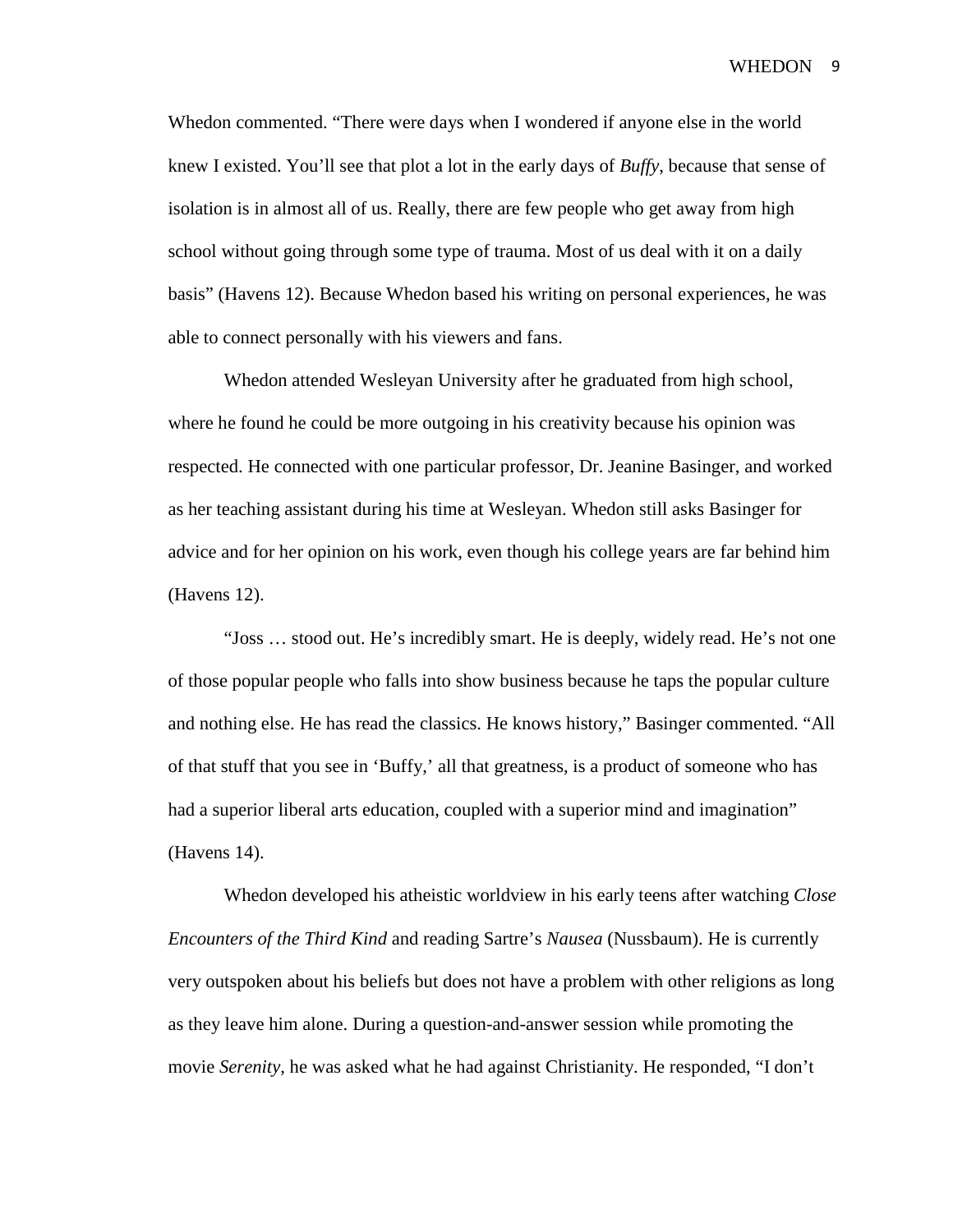actually have anything against anybody, unless their belief precludes everybody else's. I am an atheist and an absurdist and have been for many, many years ... the meaning of life and the meaning of what we do with our lives is something that is extremely important to me … I think faith is an extraordinary thing. I'd like to have some, but I don't and that's just how that works" ("Celebrity Atheist List").

## Synopses of Joss Whedon's Works

Before delving into the religious themes of Whedon's works, it is imperative to have an abbreviated background of each of his shows. The following sections will include a brief synopsis of each television show or movie, as well as a short overview of the main characters.

## *Firefly* and *Serenity*

Fox launched *Firefly* in September 2002, but was cancelled after 11 of the 14 episodes were aired. However, it has fostered a strong fan base, enjoying high DVD sales and inspiring fan-powered campaigns to bring it back on the air, although such efforts were never rewarded. On Amazon.com, Firefly received the recognition of being the number one series sold in the science fiction and fantasy television category (Amazon).

The main characters of *Firefly* are diverse in many ways, including places of origin, abilities and trade. Captain Malcom Reynolds, known to his crew and friends as "Mal," is the head of the space vessel Serenity. He is a galactic war veteran who nurses a grudge against the Alliance, the interplanetary government who beat him and the rest of the Browncoat rebels into forced submission. His crew is made up of a variety of characters: Zoe Warren, Mal's first mate and fellow ware veteran; Hoban "Wash" Washburne, Zoe's husband and Serenity's pilot; Jayne Cobb, resident arms and combat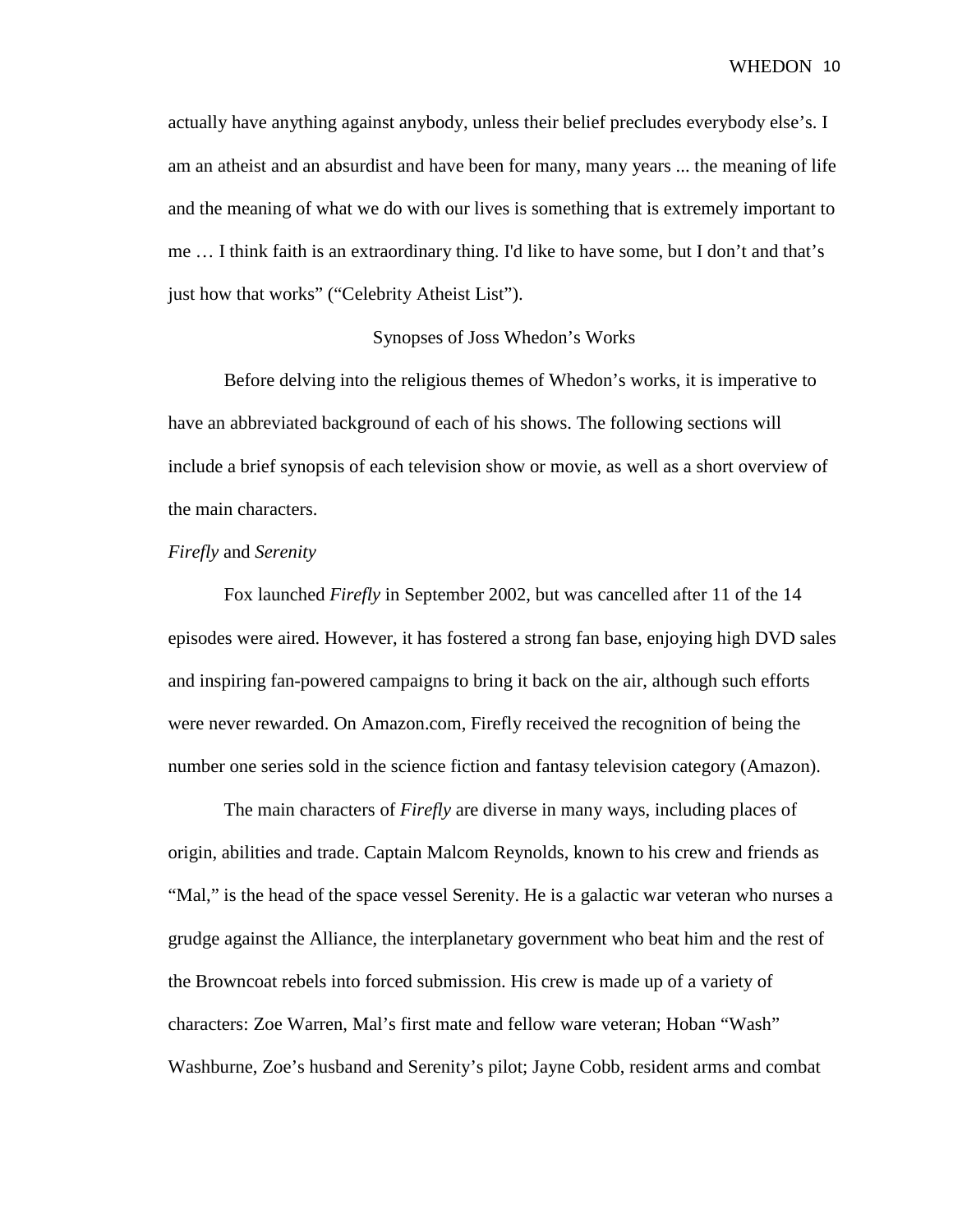expert; Kaylee Frye, the ship's engineer, Simon Tamm, a doctor who used to work for the Alliance but is currently evading the law with his teenage sister, River; Inara Serra, a professional companion; and Shepard Book, the ship's "man of the cloth" who sees the crew as his religious flock. Together, the crew pick up jobs — legal or otherwise — to pay the bills, all while trying to evade the ever watchful eye of the Alliance.

*Serenity*, the movie sequel to the television series, was released in 2005. Its main purpose was to wrap up some of the questions that *Firefly* raised before its termination. The plot follows the crew of *Serenity* on yet another adventure but focuses on River Tamm, the telepathic member of the crew with untapped and potentially dangerous abilities, the importance of which will be examined later in this paper.

#### *Buffy the Vampire Slayer* and *Angel*

*Buffy the Vampire Slayer* was launched on March 10, 1997, and ran for seven seasons. *Angel* was launched parallel to *Buffy* in 1999 and ran for five seasons.

At the beginning of almost every episode of *Buffy*, the narrator quotes the mantra of the slayer: "In every generation there is a chosen one. She alone will stand against the vampires, the demons and the forces of darkness. She is the slayer." Buffy Summers is the chosen one, and after relocating to Sunnydale to escape her messy occupational past, she finds herself having to save the world once again. No matter how much she wants to be a "normal girl," she must face her destiny as the world's only bulwark against evil.

*Buffy*'s plot circulates around four main characters. Buffy is Sunnydale's resident vampire slayer; Giles, Buffy's watcher and guide, who harbors a mysterious past; Willow, Buffy's closest girl friend and a technological genius; and Xander, who is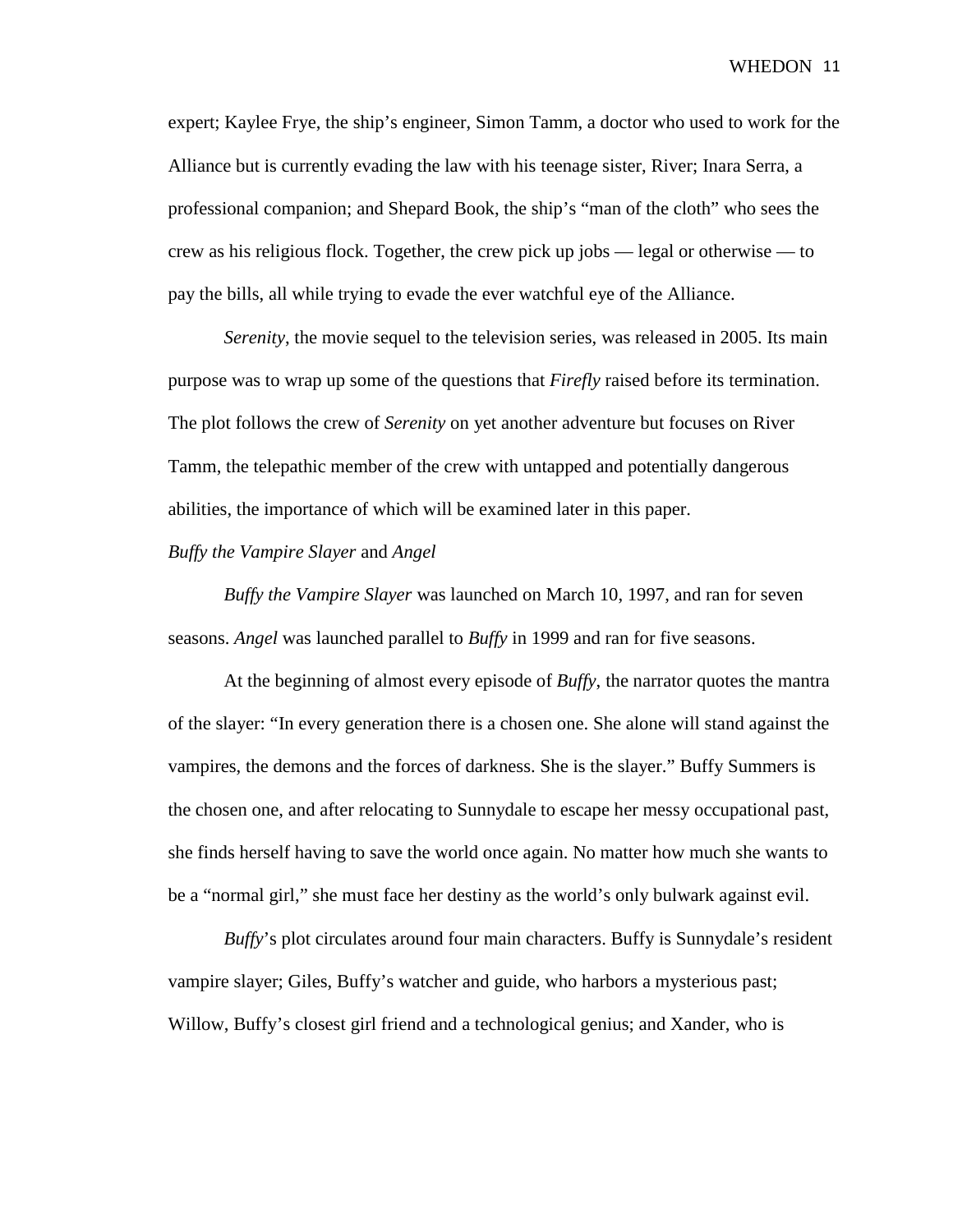secretly in love with Buffy and will do anything to help her, even if it means being foolish at times.

A mysterious vampire who was cursed with a conscience, ironically named Angel, also joins Buffy. He and Buffy share an attraction for each other, but because of who they are (a slayer and a vampire, respectively), they can never be together. This created the perfect set-up for *Angel*, a spin-off show that focused on Angel and his quest to change his destiny. His goal is singular: to help those who cannot help themselves in order to please the Powers that Be and regain his humanity. To accomplish this, he sets up Angel Investigations, a private detective agency, with the help of actress Cordelia Chase, half-demon Doyle, book-smart British bloke Wesley Wyndam-Price, and Charles Gunn, a street-smart fighter.

## *Dr. Horrible's Sing-Along Blog*

This musical film was originally released on the Internet in three acts during the Writer's Guild Association writer's strike in early 2008. It was released on DVD and iTunes in response to popular demand in December 2008. Sitcom *How I Met Your Mother* actor Neil Patrick Harris plays the title character, an amateur villain who longs to join the Evil League of Evil alongside Bad Horse, the head of the organization. Dr. Horrible keeps a video blog on the Internet of his journey, which is peppered with many obstacles, one of which is Captain Hammer, the local superhero who squashes Dr. Horrible's plans better than he does his own ego. Dr. Horrible falls in love with Penny, a girl he meets at the Laundromat. Her main goal is to bring joy to the world through providing shelter for the homeless, making Dr. Horrible temporarily question his obsession with the Evil League of Evil. However, his love interest is complicated with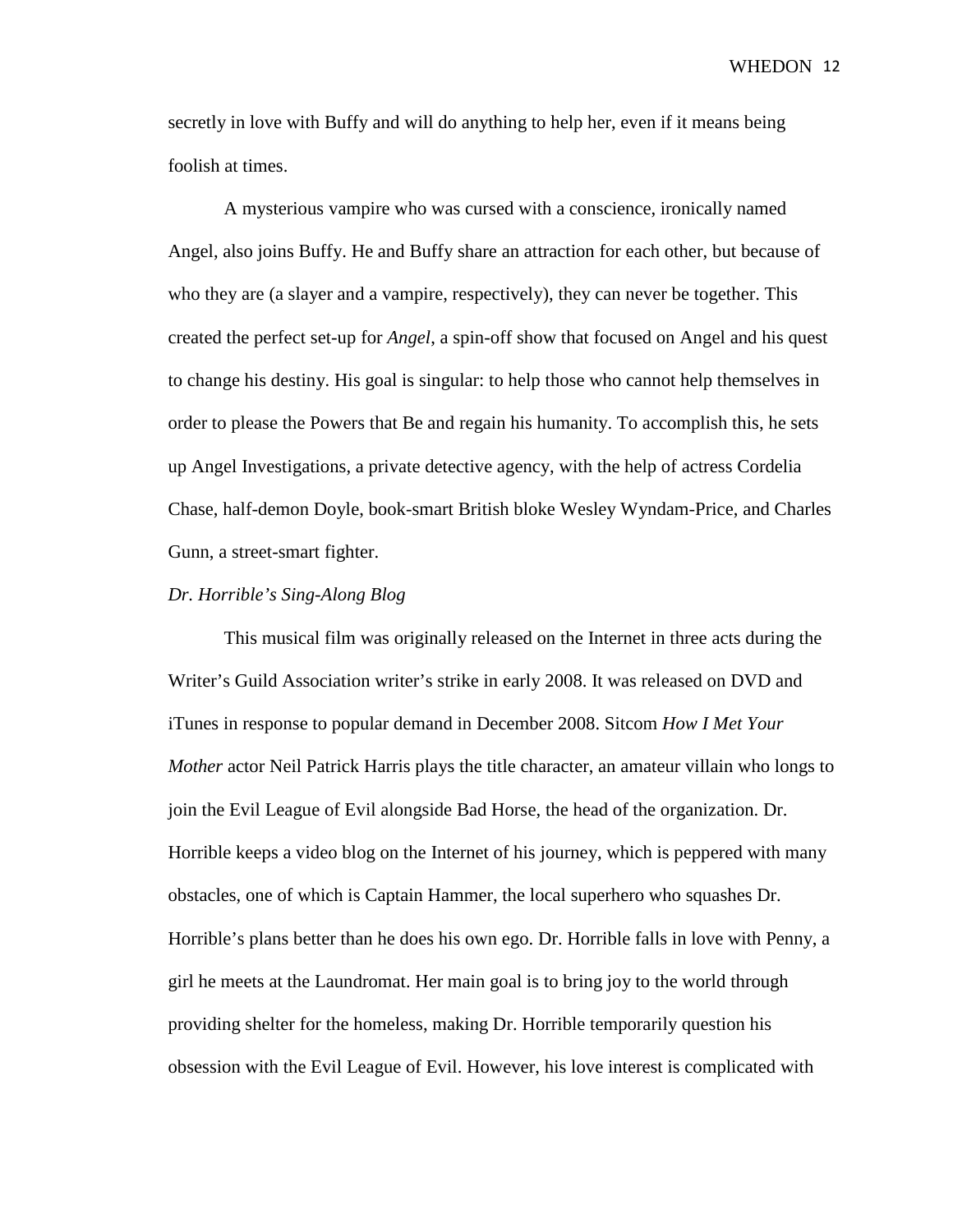Penny and Captain Hammer start dating after he saves her from being crushed by a runaway van.

# *Dollhouse*

The first season of *Dollhouse* launched in February 2009, with a second season slotted for September 2009 with a shortened production list of 13 episodes. The New York Times reported Fox is planning to cancel the show after the finale airs in January 2010. The first season attracted 4.5 million viewers, but the numbers went down to three million during the second season (Wyatt). *Dollhouse* stars *Buffy the Vampire Slayer*  alumna Eliza Dushku, who plays Echo, a young woman who volunteers to become an "Active," also known as a "Doll." This status means that she is drained of her free will, original personality, and memories, and is sold to rich clients with fantasies and needs that require fulfilling. Each assignment requires a different "imprint," a personality that is "complete with new skills, intelligence and neurological information" (Press). Echo lives in an underground loft called the Dollhouse with the other Actives, where Topher Brink, the self-proclaimed "science guy" oversees their progress, and Adelle DeWitt, the head of the Dollhouse, deals with clients and any problems that arise. Paul Ballard, an FBI agent who is investigating the Dollhouse, eventually becomes obsessed with uncovering its secrets that he works with the organization and becomes Echo's handler.

#### Religious Trends in an Ambiguous Whedonverse

# *The Concept of the Christ Figure*

 In the first season finale of *Buffy the Vampire Slayer*, entitled "Prophecy Girl," Buffy must deal with a prophecy that calls for her death in exchange for the defeat of the Master, a powerful demon bent on taking over the world. In the following scene dialogue,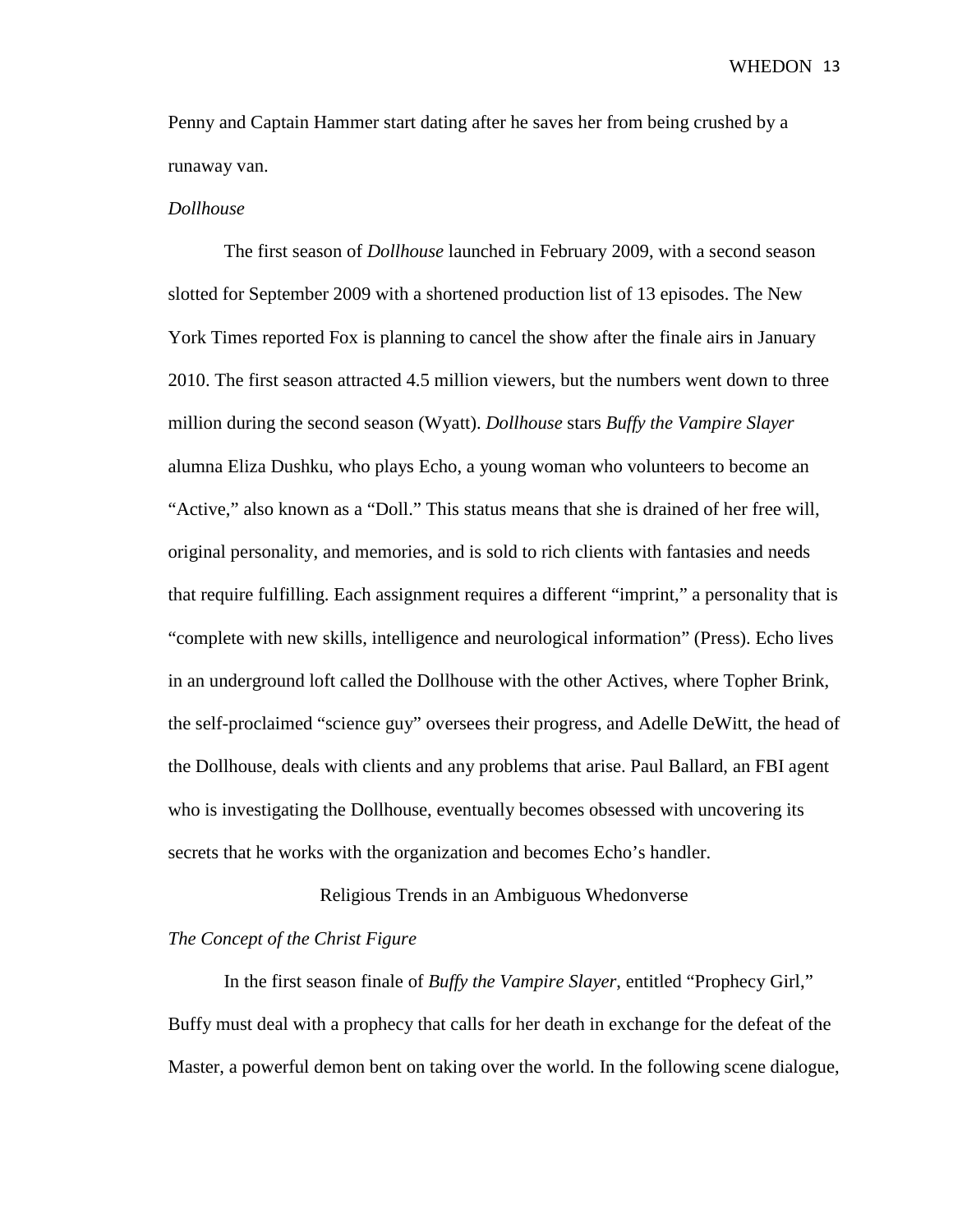Buffy, Angel and Giles are in the school library, which serves as research center and training ground for Buffy's slaying skills.

> BUFFY: So that's it, huh? I remember the drill. One Slayer dies, the next one's called! Wonder who she is. (to Giles) Will you train her? Or will they send someone else?

GILES: Buffy, I …

 BUFFY: They say how he's gonna kill me? Do you think it'll hurt? Tears are flowing freely from her eyes. Angel tries to hug her, but she puts up her hands and quickly steps away.

BUFFY: Don't touch me! (to Giles) Were you even gonna tell me?

 GILES: I was hoping I wouldn't have to. That there was some way around it. I …

BUFFY: I've got a way around it. I quit!

ANGEL: It's not that simple …

 BUFFY: I'm making it simple! I quit! I resign, I'm fired, you can find someone else to stop the Master from taking over.

GILES: I'm not sure that anyone else can. All the signs indicate …

 BUFFY: The signs? (throws a book at him) Read me the signs! (throws another one) Tell me my fortune! You're so useful sitting here with all your books. You're really a lotta help!

GILES: No, I don't suppose I am.

ANGEL: I know this is hard.

BUFFY: What do you know about this? You're never gonna die!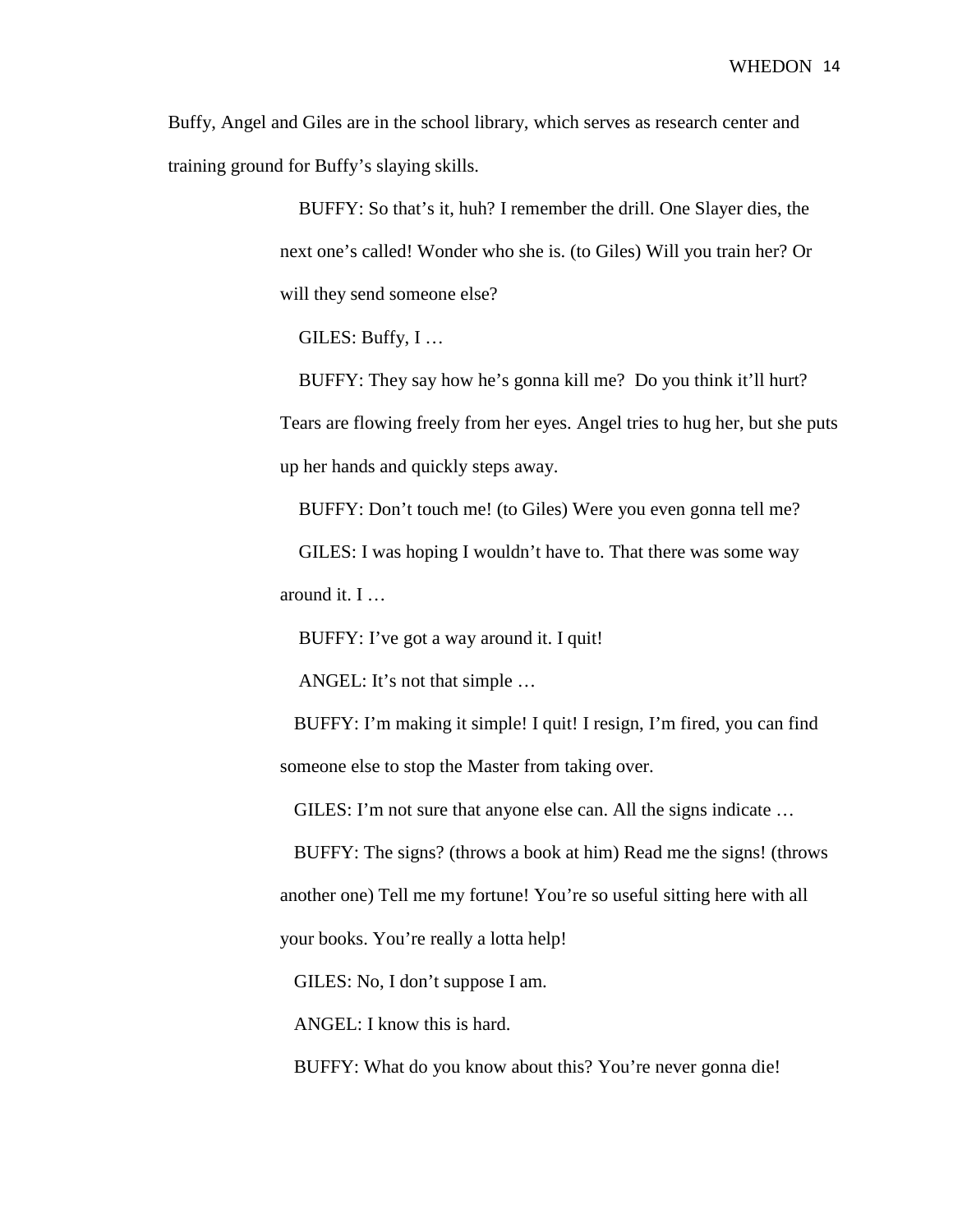ANGEL: You think I want anything to happen to you? Do you think I could stand it? We just gotta figure out a way …

BUFFY: I already did. I quit, remember? Pay attention!

GILES: Buffy, if the Master rises …

 BUFFY: (yanks cross from neck) I don't care! (calms down) I don't care.

 Giles, I'm sixteen years old. I don't wanna die. (Whedon, "Prophecy Girl")

Whedon captures Buffy's anguish over her imminent death in the emotional climax of the first season and introduces a crucial religious theme into the show that had been waiting in the wings for 12 episodes: Buffy as a Christ-figure. Christ-figures occur when "Jesus is not portrayed directly but is represented symbolically or at times allegorically. Christ figures can be identified either by particular actions that link them with Jesus, such as being crucified symbolically … walking on water … or wearing a cross. Indeed, any film that has redemption as a major theme is liable to use some Jesus symbolism in connection with the redemptive hero figure" (Reinhartz 189). Characters who mirror Christ's death in different situations have enthralled, baffled, and intrigued the world and, while they do not accomplish the same goal of saving the world from sin, must still sacrifice their lives for a goal that they deem worthy. In Buffy's case, this goal is purging the world of demons, vampires, and forces of darkness.

Whedon has commented that he is fascinated by the concept of devotion, which according to the Merriam-Webster dictionary is "the state of being ardently dedicated and loyal." Only one person throughout the course of history has demonstrated the ultimate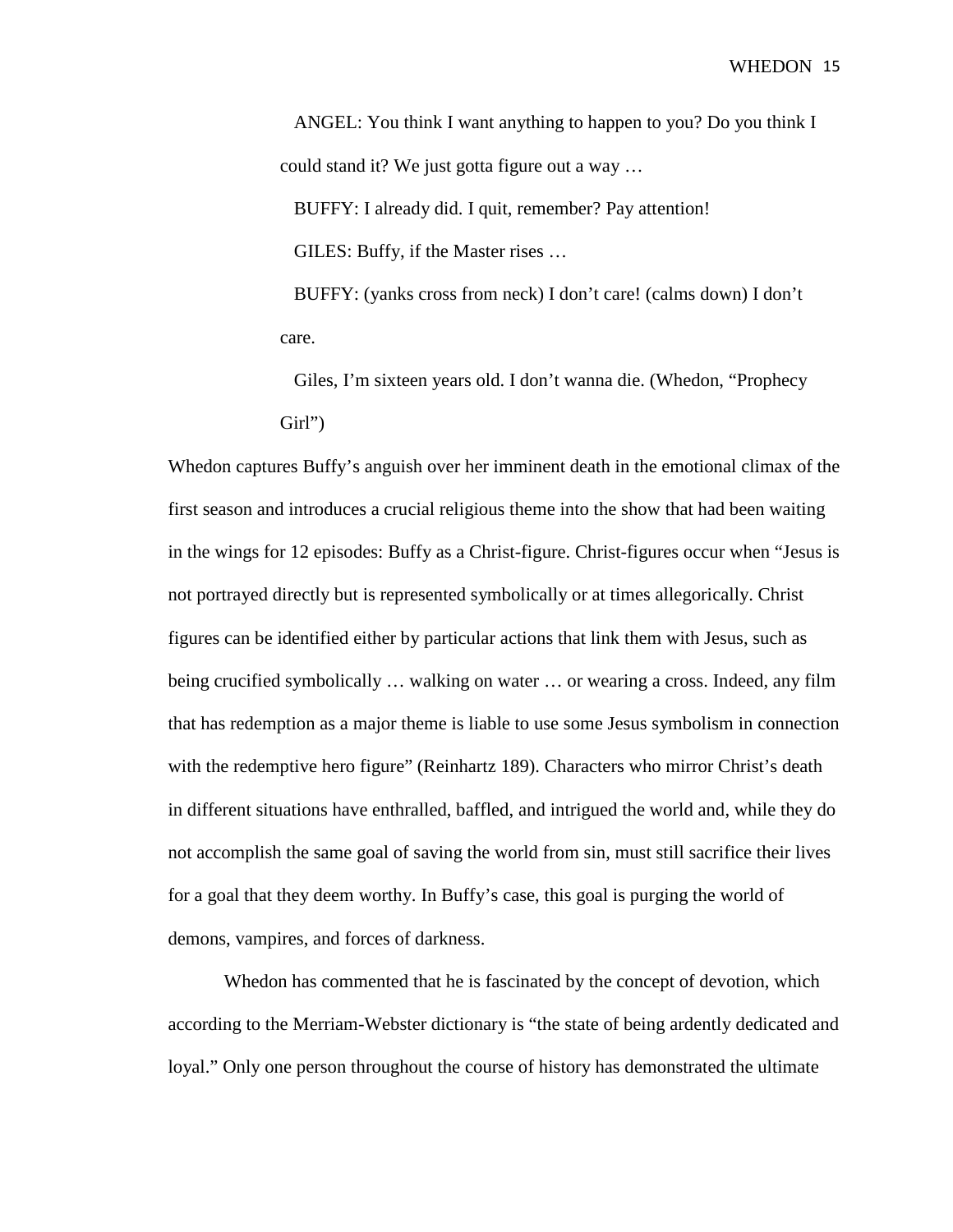act of devotion: Jesus Christ sacrificing his life on the cross to save mankind from the consequences of its sins.

Whedon, whether knowingly or not, created a parallel between Buffy and Jesus' ultimate sacrifice two thousand years ago. The scene in the library, where Buffy wrestles with her rapidly approaching fate, mirrors the struggle Jesus had with his heavenly father in the Garden of Gethsemane.

"Jesus went out as usual to the Mount of Olives … He withdrew about a stone's throw beyond them, knelt down and prayed, 'Father, if you are willing, take this cup from me; yet not my will, but yours be done.' An angel from heaven appeared to him and strengthened him. And being in anguish, he prayed more earnestly, and his sweat was like drops of blood falling to the ground" (Luke 22.39, 41-44). Even though Buffy and Jesus both struggled over their individual fates, they knew that there was no other choice but to sacrifice themselves for the sake of the rest of the world.

When Buffy meets a little boy later in the episode, dubbed "The Anointed One" by the Master, she willingly follows him, crossbow in hand, without protest, into the Hellmouth to confront the Master. Before the Master kills Buffy, he acknowledges her as "the lamb," making a reference to the Old Testament ritual of sacrificing a spotless lamb for the sins of God's chosen people, the Israelites. The prophet Isaiah refers to Jesus as a lamb in the fifty-third chapter of the book of the Bible that shares his name: "He was oppressed and afflicted, yet he did not open his mouth; he was led like a lamb to the slaughter, and as a sheep before her shearers is silent, so he did not open his mouth" (Isaiah 53.7).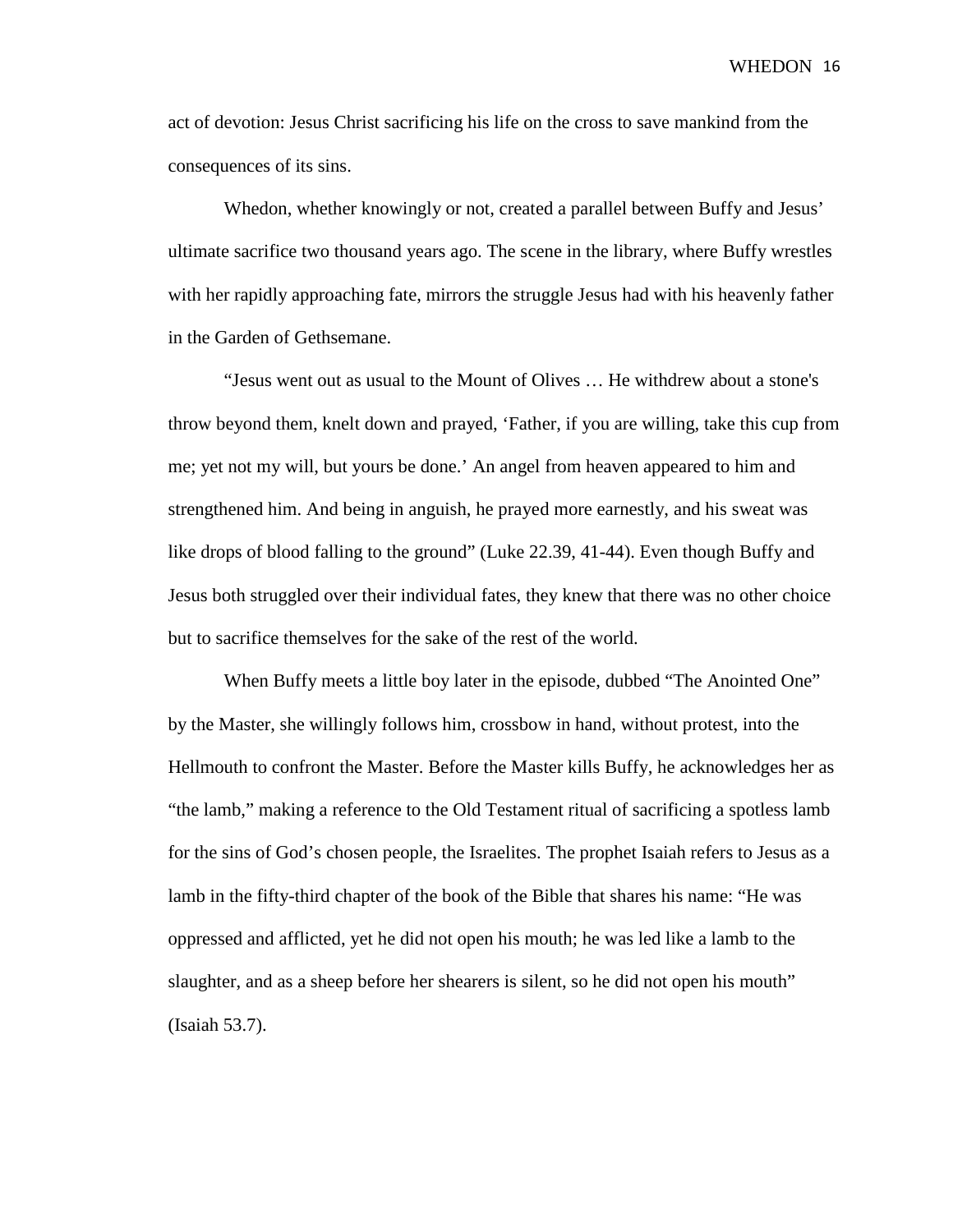When the Master bites and leaves Buffy for dead face down in a pool of water, Buffy's fate seems to be sealed and hope seems to be lost. However, Angel and Xander find and resuscitate her, which enables her to come back with vengeance and kill the Master, fulfilling the prophecy with her death and saving the world through her resurrection. Similarly, the prophet Isaiah wrote about Jesus' death years before the event occurred: "Surely he took up our infirmities and carried our sorrows, yet we considered him stricken by God, smitten by him, and afflicted. But he was pierced for our transgressions, he was crushed for our iniquities; the punishment that brought us peace was upon him, and by his wounds we are healed" (Isaiah 53.4-5).

In the last few verses of the same chapter, Isaiah prophesies about Jesus' resurrection, in which Jesus fulfills his mission to make salvation available to the rest of mankind: "After the suffering of his soul, he will see the light of life and be satisfied; by his knowledge [God's] righteous servant will justify many, and he will bear their iniquities" (Isaiah 53.11).

Buffy exemplifies the characteristics necessary to fit the criteria of being a Christ figure. Whedon writes Buffy into a situation where she redeems the world through selfless sacrifice, which has the potential to point to the biblical cross: the ultimate example of redemptive sacrifice.

#### *Free Will and Human Dignity*

 The first season of Joss Whedon's "Dollhouse," the television series that had a rocky start in early 2009 with only 4.5 million viewers, tackled the issue of free will and human dignity, which can be seen in the following dialogue:

ECHO: You can't program people. We're not computers.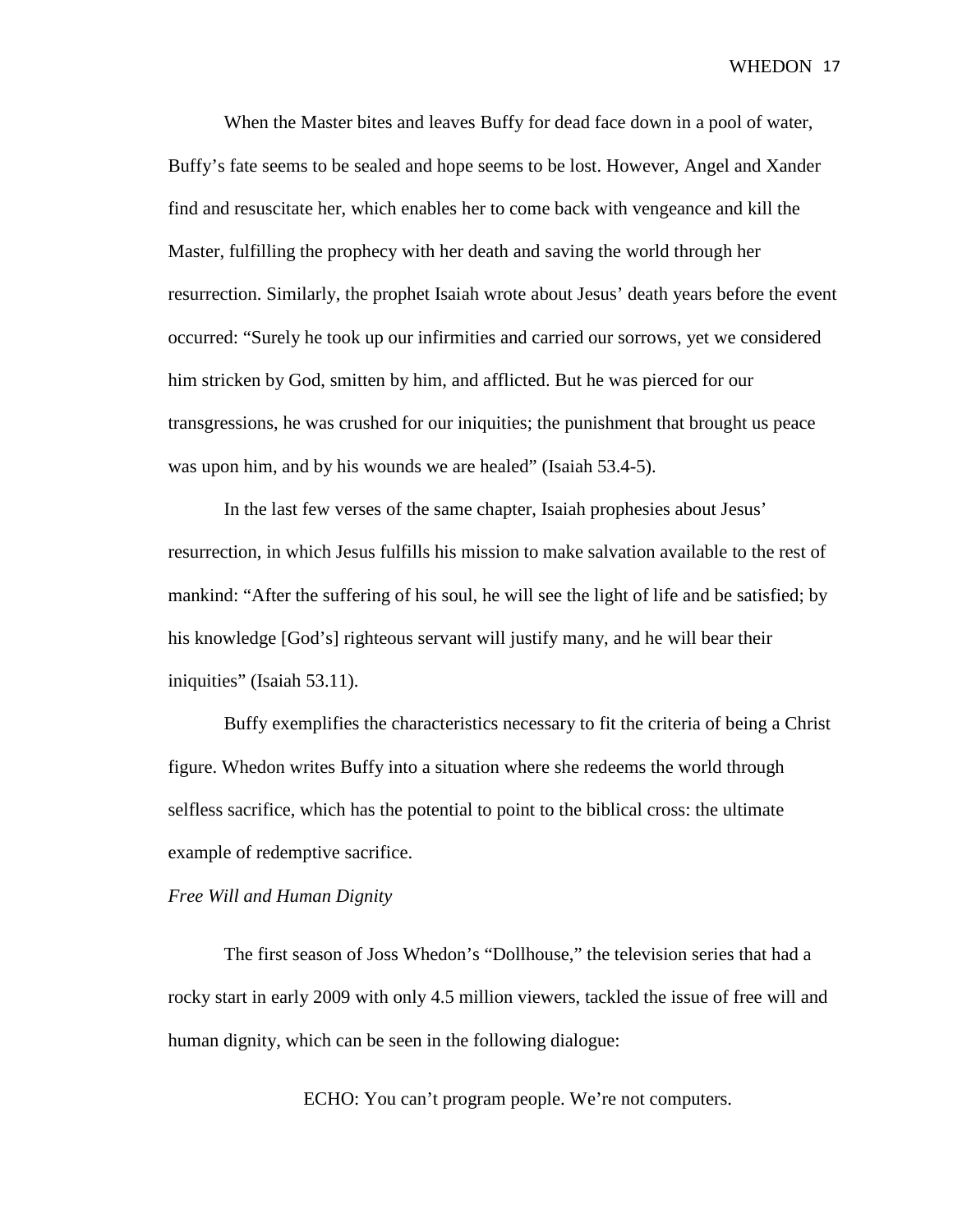TOPHER: Humans aren't that different. I just hacked the system. I'm just the science guy!

 ECHO: Yeah, looking down from up here on everyone, playing God. You murder people. You gut their bodies and turn them into playthings. (Whedon, "Needs")

 In an interview with Joy Press from Salon.com, an arts and entertainment online magazine, Whedon addresses the cutting-edge, borderline offensive take the show has on human dignity. He calls the fictional dealings of The Dollhouse "sketchy and very illegal," with the struggle between good and evil at the crux of the system.

 The evil that exists in The Dollhouse is how regular people are turned into Actives: human trafficking. However, the people who get involved with The Dollhouse place themselves there voluntarily, rather than being coerced or kidnapped. Whedon comments in his interview with Press, "…[H]uman trafficking in the real world is beyond heinous. What we were trying to do was create a situation in a science fiction world where people gave themselves up for five years to the idea of, 'I don't care what happens to me. I won't know about it. And as long as I'm not hurt, go with God. It's fine.'" The different spin on human trafficking invites viewers to think "outside the box" and wonder where they would stand on the fictional variation of Actives being taken advantage of by clients if it existed in the real world. With the rapid progression of technology, the human trafficking industry could be a couple technological breakthroughs away from erasing memories, implanting personalities, and making slaves out of people who actually believe they are who they are implanted to be.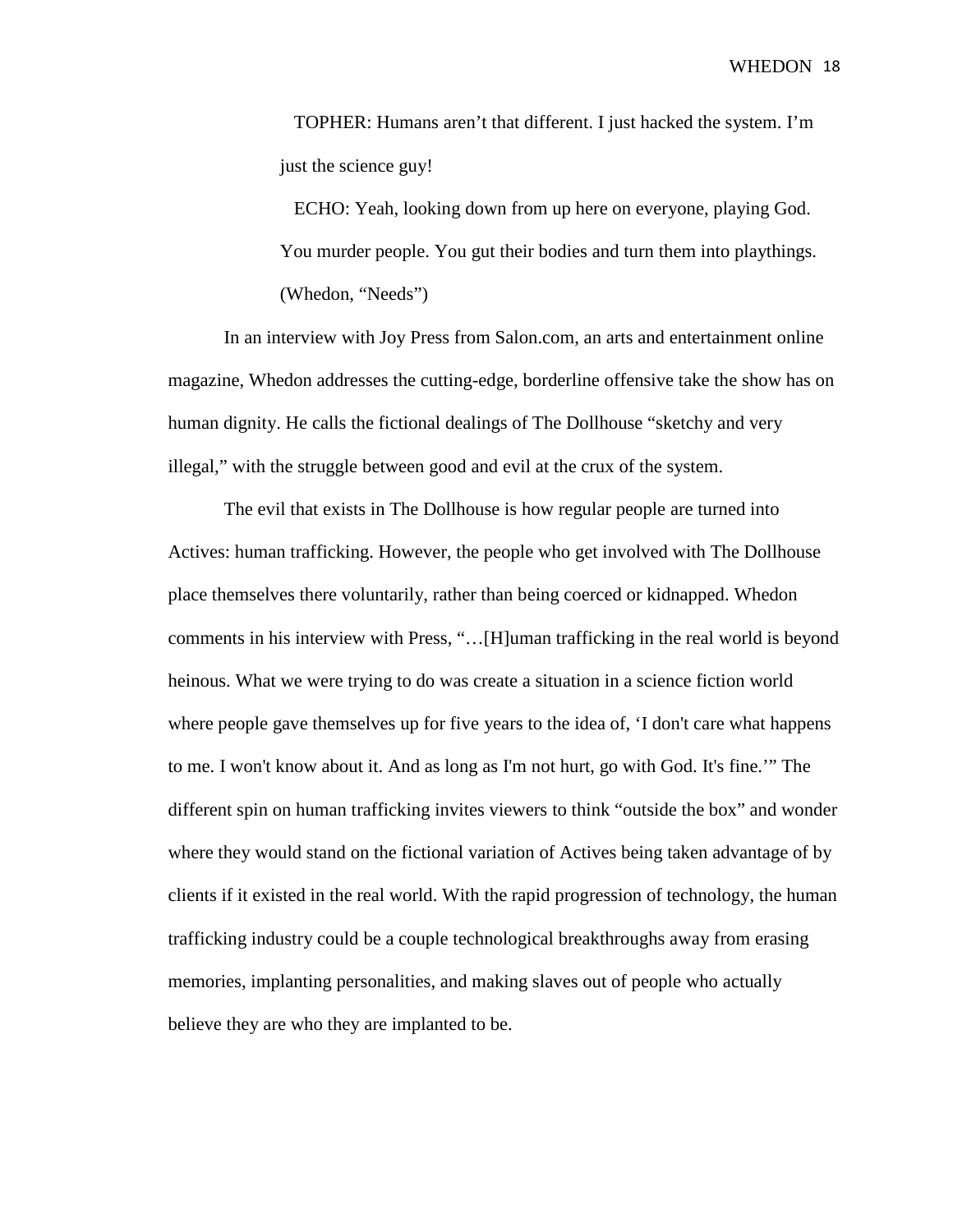The Actives in the Dollhouse cannot be perfectly programmed; there is something in their stripped humanity that desires freedom. Topher, the self-proclaimed "science guy" who oversees the personality implants and mind wipes of each Active, calls this tick "cracks in the system." In episode six, "Needs," the Actives begin to remember their previous lives and try to break out of the Dollhouse. They manage to get out the front door before their minds are completely shut down and re-wiped by Topher. The purpose of the episode is to show how human makeup can trump scientific experimentation, even after being suppressed for a time.

*Firefly* tackles the same issue of human experimentation with the character of River Tam, a child prodigy. Along with her brother, Simon Tam, River is a fugitive, running from scientists who have experimented on her brain to understand her hyperintelligence. By far the most mysterious of Firefly's crew, she still suffers from nightmares and "voices" in her head, courtesy of her time at The Academy. Simon's mission never wavers throughout the season: to cure River from the afflictions that were caused by the men who walk "two by two, [with] hands of blue" (Whedon), a phrase she repeats over and over when she is haunted by visions of her time at The Academy. Simon's love and fierce protection for his sister allude to more than a close sibling bond; his hatred for human experimentation is evident whenever he talks about the people who hurt his sister or when he sees patients in other hospitals being treated with less than ethical care.

 The other example of human experimentation in *Firefly* is the Reavers. Introduced in the episode "Bushwacked" as humans who have lost all humanity, Reavers live on the fringes of space and live only to feed on other humans. When faced with a possible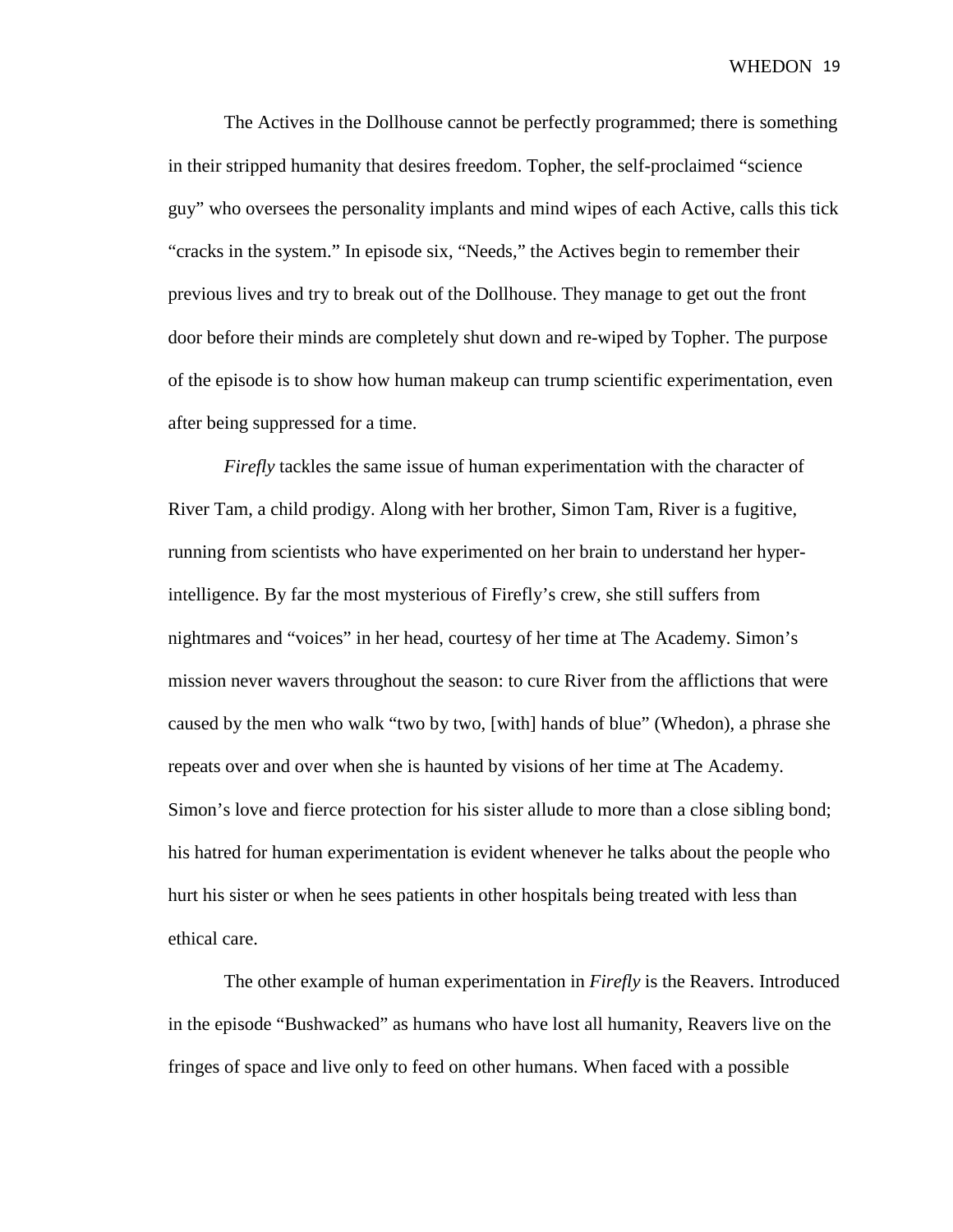Reaver confrontation, Zoe, Serenity's first mate, tells Simon Tam that Reavers will rape, kill, skin, and cannibalize anyone they come into contact with, although not in that order.

 This gruesome breed of human had not always been this way. In the follow-up film, *Serenity*, the Reavers' back-story is revealed through a holographic message on the planet Miranda, which had been deserted when Serenity's crew landed. Pax, a chemical agent, had been integrated into Miranda's air processors to calm the population and suppress aggression, with the intent of making the ideally peaceful society. However, as a side effect of the chemical, 99.9 percent of the population became extremely lethargic to the point that they eventually died because they stopped eating and breathing. The remaining one-hundredth of the population experienced the exact opposite reaction, becoming mindlessly violent and aggressive. A chemical that was intended to improve humanity ended up destroying an entire planet and creating monsters.

 In every instance of human experimentation in *Firefly*, it has been implicitly frowned upon, and the experiments have ended up going awry. In Joss Whedon's world, experiments make society worse and more painful, not better and beneficial. Science has become controversial with the entrance of genetic mapping, cloning, and stem cell research, just to name a few. In all of this progress, one glaring fact has come out of the woodwork: man has put himself in the place of God. Morals are compromised for the sake of science, and technological progress justifies the means taken to achieve it.

 Minette Marrin, a columnist for the British newspaper *The Sunday Times*, addresses the issue of scientists playing God from a positive point of view. "It is surely the point of modern medicine to relieve suffering and restore people to as full a life as possible," she asserts. "Such is the miraculous power of human invention that even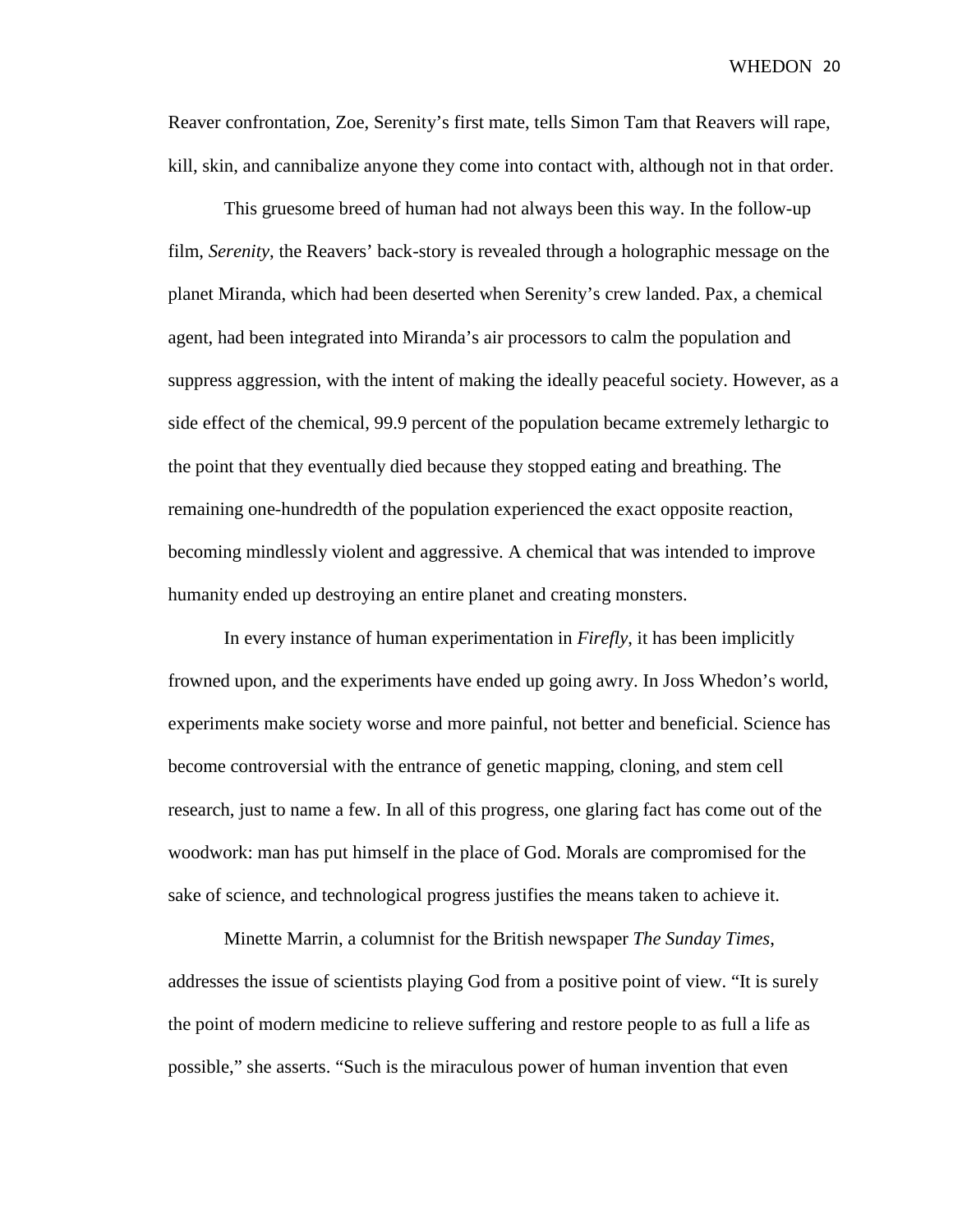[inherited diseases in embryos are] on the way to being solved ... One way of playing God has now been balanced by another, even more ingenious, human invention. That is the way of science. It mystifies me that so many people oppose it" (n.p.).

Joss Whedon's interpretation of human experimentation in *Dollhouse* and *Firefly*  is not the progressive and healthy society that Marrin envisions. In the worlds he has created, humans decompose into cannibalistic Reavers; nightmares, voices and psychological instability haunt children; uncaring machines strip personalities away from people and dub them "dolls," even though something in them longs for free will.

According to the Bible, human dignity is not dictated by science; God designs each human being with a unique purpose. In Psalm 139.13-14 and 16, David writes, "For you created my inmost being; you knit me together in my mother's womb. I praise you because I am fearfully and wonderfully made; your works are wonderful, I know that full well. My frame was not hidden from you when I was made in the secret place. All the days ordained for me were written in your book before one of them came to be." When experimentation – with the intent of improving society – ruins lives in the process (such as tampering with genes or freezing embryos), it is counterproductive. However, because Whedon chose to highlight this moral dilemma in *Dollhouse* and *Firefly*, it shows his interest in the implications of how morals have consequences, positive and negative. Redemption

As has been previously noted, Whedon weaves redemptive elements throughout his television shows. Dale Koontz addressed this tendency in his book, *Faith and Choice in the Works of Joss Whedon*, saying, "A hallmark of Whedon's work is the notion that a dark, bloody past doesn't condemn a person to wear that coat for the remainder of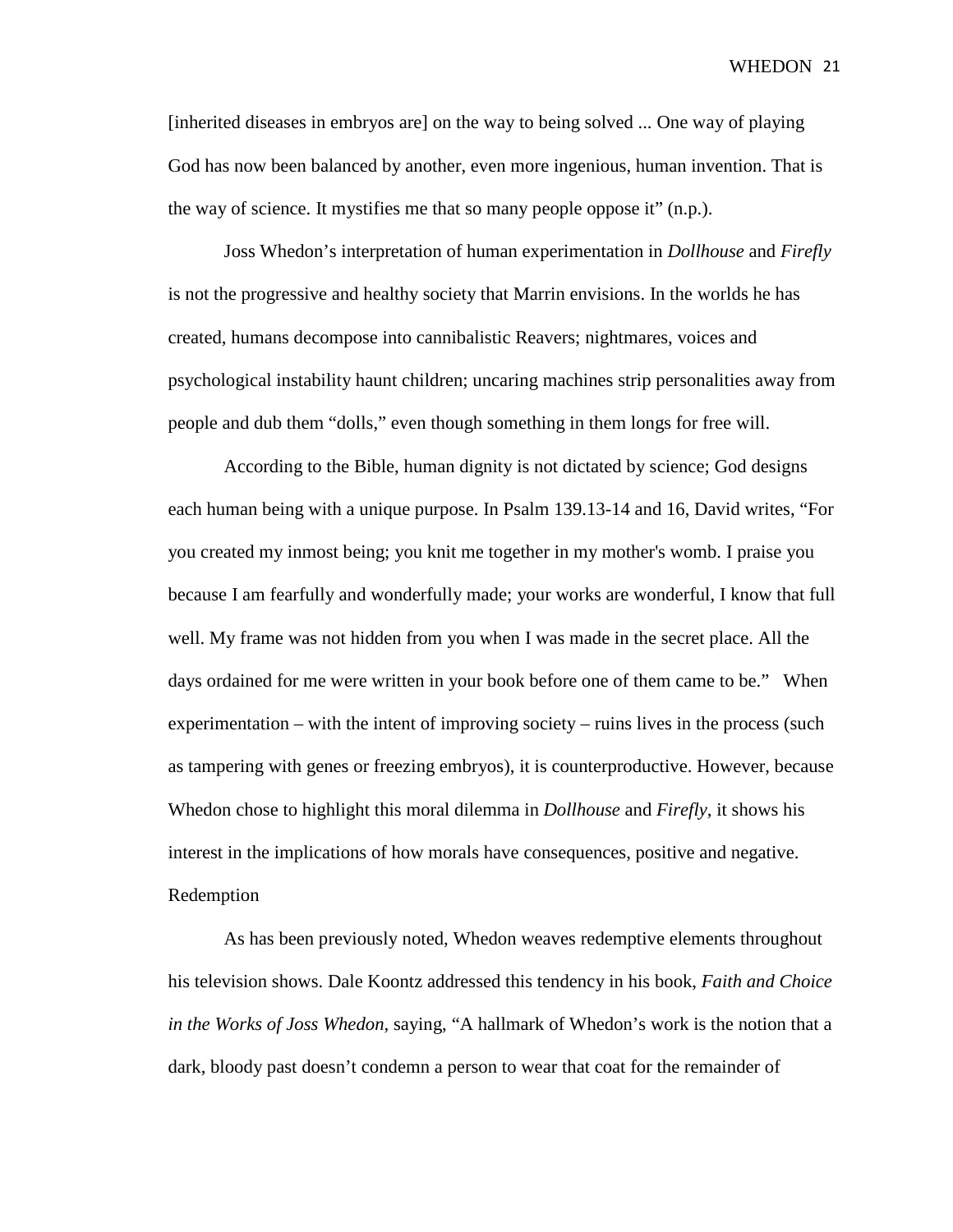existence. Redemption from the past is a theme Whedon constantly threads throughout his work" (126).

Angel, the vampire with a soul who acts as Buffy's love interest and the lead character in the *Buffy* spin-off, *Angel*, is a prime example of redemption. Angel resists his nature as a killer – most of the time successfully – in order to search for redemption for his past actions as an evil vampire. Because his soul comes with a conscience, Angel feels responsible for each human he kills, causing him to abstain from murder altogether. According to a *Slayage* journal article by Stacey Abbott, "Richard Greene and Wayne Yuen further suggest that 'since plenty of persons with souls do harm others, as demonstrated by Warren [a troubled high school student who programs a robot to destroy Buffy] in season six of *Buffy the Vampire Slayer,* what differentiates Angel from the traditional vampire is that because he has a good soul, he has no desire to harm people'" (par. 2).

The exception to this "good vampire" persona is Angelus, Angel's alter ego that appears when he gives in to his dark side. This danger constantly lurks in the background of Angel's interaction with Buffy, Willow and Xander, even as he chooses love over bloodlust the majority of the time (Abbott). Abbott comments on Angel's complex personality in her *Slayage Online* article:

> While Angel is clearly presented as a hero, a champion, the series takes great pains to present him as a problematic one. … Angel's vampirism is foregrounded in the series, no longer as part of the tragic irony of his love affair with the Slayer or simply in the threat of Angelus' return, for which his colleagues … are always prepared, but through the physical reality of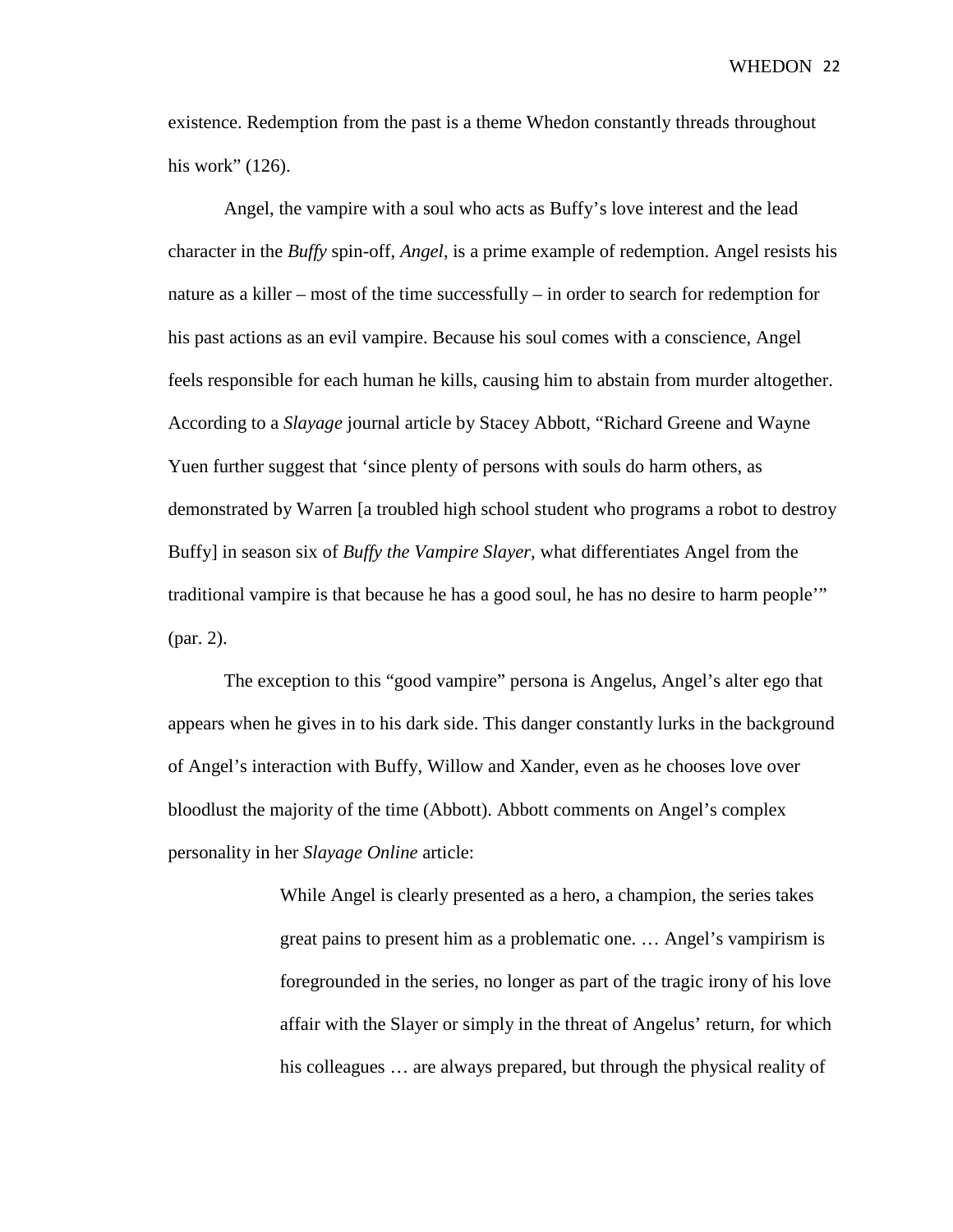his vampirism. The series emphasizes the demands of his vampire body and that he must continually overcome these restrictions and *choose* not to give in to his hungers. (n.p.)

 Koontz comments on this paradox of doing the right thing while considering the cost, noting that doubt is a key factor. This problem makes itself known in Angel's psyche more than once throughout *Buffy* and *Angel*, when he wonders whether it is worth fighting his true nature in order to do the right thing. But, whenever he sticks to what he knows is right, the situation he is in reflects his decision favorably. In *Angel*, choosing to follow in the path of Whedon's version of righteousness is a harrowing journey filled with roadblocks, and "[k]ey among these roadblocks is questioning whether the path is the right one in the first place" (127). Producer Kelly Manners notes the overriding theme of redemption is not an easy path and likens it to a recovering alcoholic's condition: Angel is only one metaphorical drink away from going back to his evil roots (Whedon).

 The Bible talks about denying oneself in order to be "redeemed," although biblical redemption does not require the completion of good works. In the New Testament book of Matthew, Jesus tells his disciples, "If anyone desires to come after Me, let him deny himself, and take up his cross, and follow Me" (Matthew 16.24). Paul echoes this charge in the book of Ephesians, saying, "Be renewed in the spirit of your mind, and that you put on the new man which was created according to God, in true righteousness and holiness" (Ephesians 4.23-24). In biblical terms, Angel makes the choice to forsake the "old man" and put on the "new man," using his new persona to protect people who are in trouble or are hurting. Instead of succumbing to who he is, he aspires to do good instead of evil.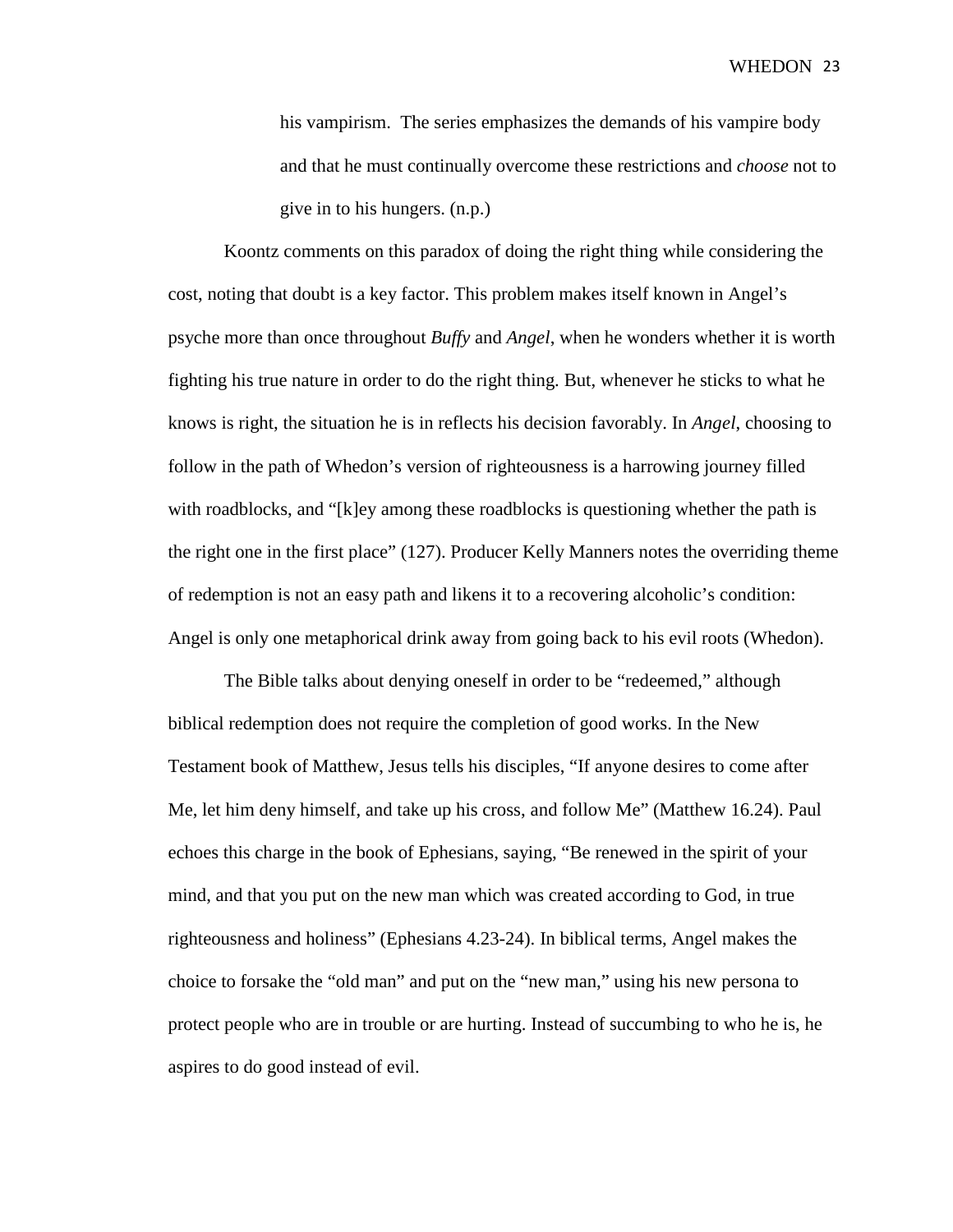Angel seeks redemption through helping other people. In *Angel*, he teams up with Cordelia, one of Buffy's former classmates who is trying to make it as an actress, and Doyle, a half-demon, to battle corruption on the streets of Los Angeles, California. To accomplish this goal, they open Angel Investigations: a private investigation company that becomes successful thanks to Angel's supernatural powers as a vampire.

Derrial Book is the lone religious character in *Firefly* and is more commonly identified by the religious title "Shepherd." Many faiths are represented in the *Firefly*  universe, including Buddhism, Islam and Judaism, but Book falls voluntarily into the Christianity slot. Immediately prior to his arrival on Serenity, Book had been in seclusion at Southdown Abbey, taking a vow of celibacy and focusing on his calling as a Shepherd. Koontz notes, "While initially presented as a gentle, kindly man of God, it quickly becomes apparent that Shepherd Book has a high level of familiarity with worldly, violent things, although he has apparently rejected that life in favor of a contemplative one" (122).

Because *Firefly* lasted only one season, and Book dies a quarter of the way into *Serenity*, his past is never resolved. Even his name is a moral riddle, playing off the adage "Don't judge a book by its cover" and alluding to "the Good Book," a nickname sometimes given to the Bible. Book refers to the Bible often throughout his stay with Serenity's crew and is comfortable applying the content he reads to his life and encouraging his shipmates to do the same (Koontz 122-123).

Whedon could have left Book at the static stage of "preacher man with a past" (124). However, he takes Book one step further and turns him into a walking example of redemption. Instead of being judgmental of Mal and the rest of the crew, "Book proves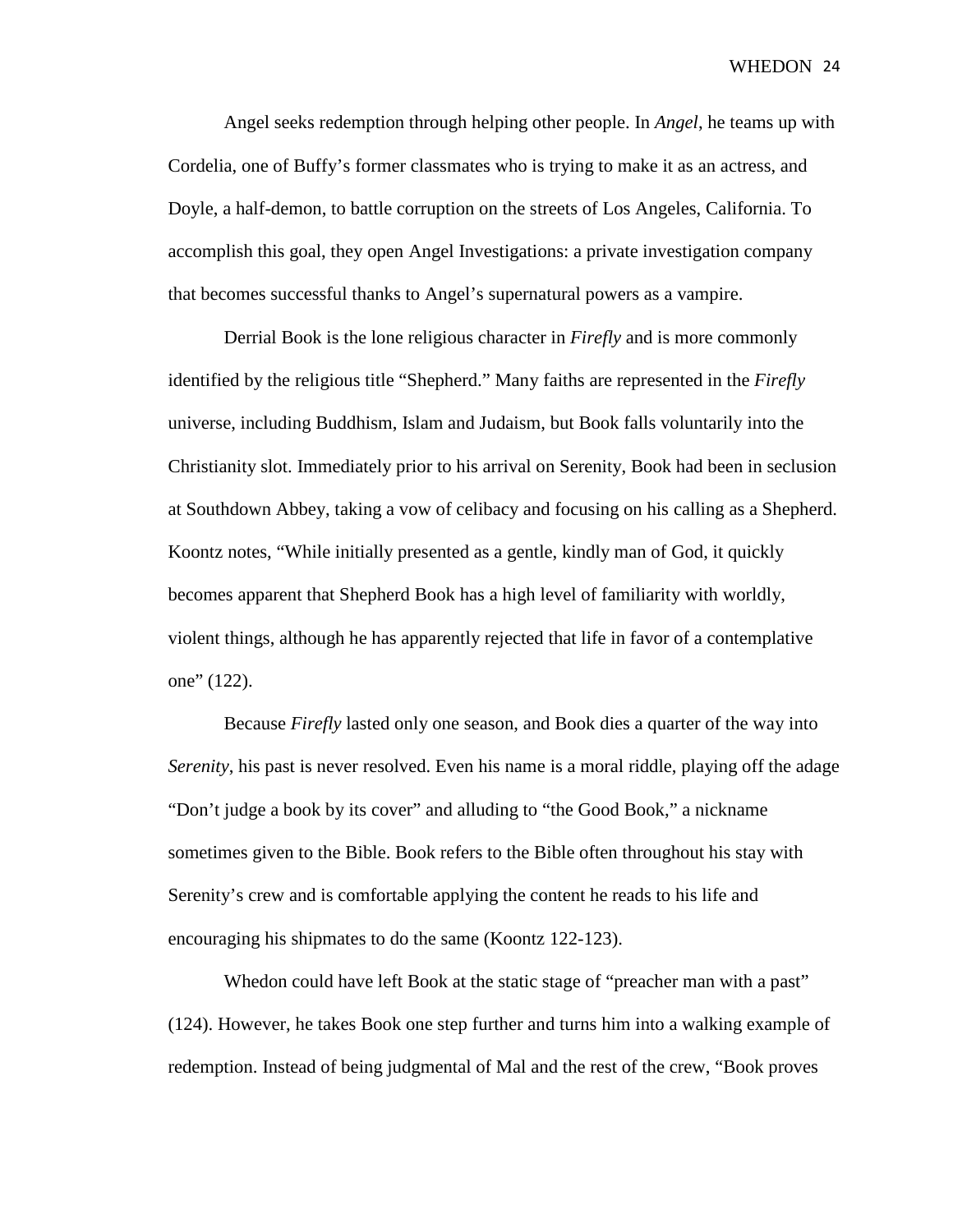himself to be a faithful and nonjudgmental ally of the crew, regardless of their denominations or politics. In this way, Whedon instructs viewers on the nature of redemption" (124).

Christians today should heed Book's example of treating others with respect, regardless of his or their pasts. Some Christians look down on their spiritual brothers and sisters and turn away in disgust when one of them becomes pregnant, cheats on his or her spouse, or embezzles money. The Christian community has done more than its part to stab its members in the back, even though it has been called to take care of its brothers and sisters that fall. The apostle Paul writes: "Brothers, if someone is caught in a sin, you who are spiritual should restore him gently. But watch yourself, or you also may be tempted. Carry each other's burdens, and in this way you will fulfill the law of Christ" (Gal. 6.1-2).

 Book lets himself become immersed in his faith and does not let his past hinder his ability to move forward, providing an excellent redemptive example because viewers are never quite sure what he is seeking atonement for, Koontz explains (125). Book wants to shed the cloak of his past, which is woven with blood and intrigue, and begins a different life as a Shepherd with the crew of Serenity.

 Book's devotion to his faith eventually affects the crew, even Mal, who was averse to any sort of religion on his ship at the beginning. In the movie *Serenity*, Book's fate comes when he stands in the way of the Alliance to protect his friends. But even his death shows his devotion to his faith, inspiring his "flock" on the Firefly-class vessel to fight back against the opposition. His dying plea to Mal is to believe in *something*, advice that Mal takes to heart when he believes that his crew can work together to beat the odds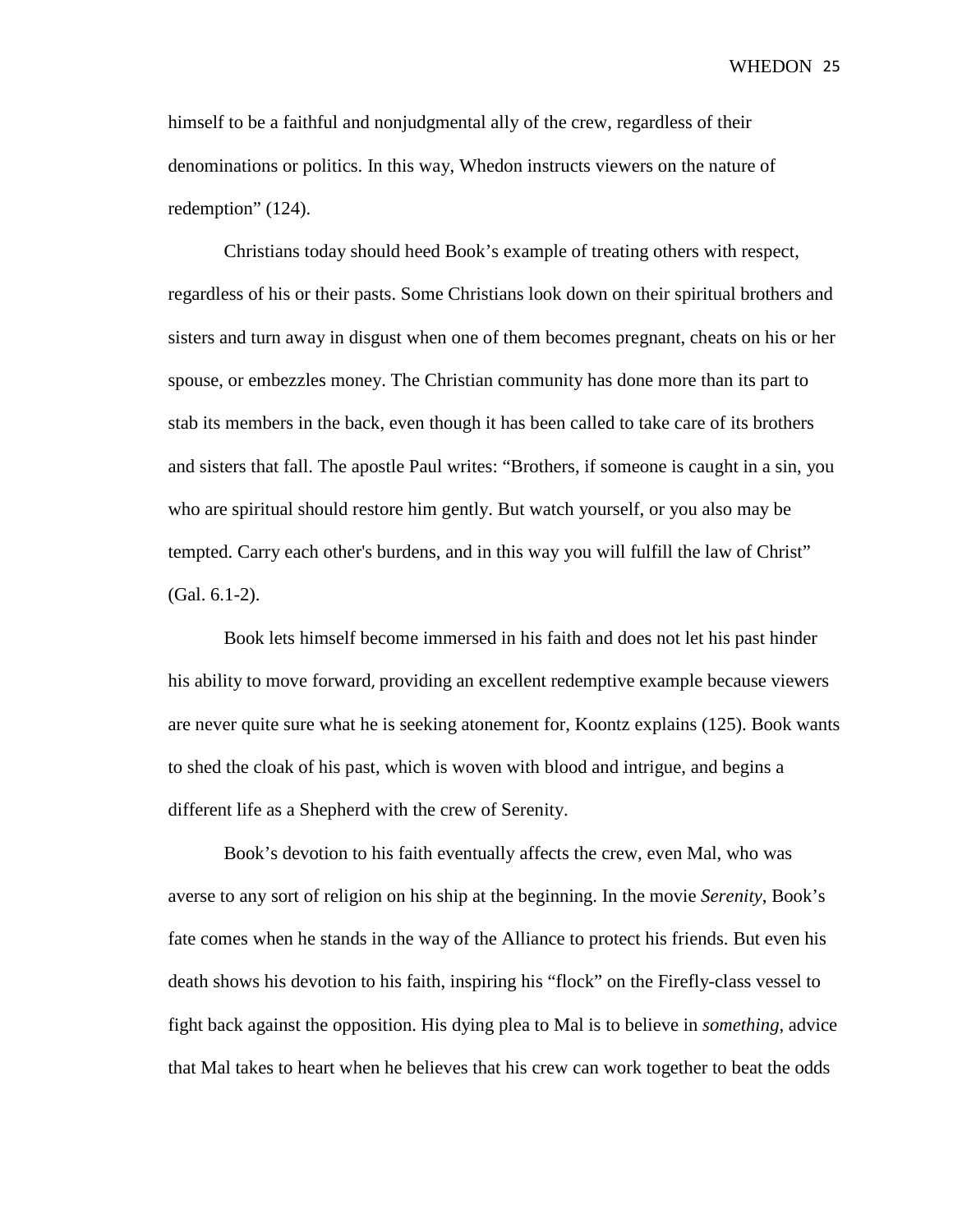and win the war against the Alliance. Jayne sums up the impact of Book's influence in *Serenity*: "Shepherd Book used to tell me: if you can't do something smart, do something right." According to Koontz, "That is the essence of redemption – trying to do something right" (127).

 Just like Angel, Book tries to attain redemption by changing his lifestyle and doing the right thing. The nature of redemption, Koontz notes, is to move in a new direction while acknowledging forgiveness of the past. But from the Christian perspective, redemption requires much more than good intentions. In the book of John, Jesus tells a woman who was caught in sin, "Go now, and sin no more" (John 8.11). If there is no movement in a new direction, then redemption has not taken place, and that new direction can only be achieved through God's help, because he is the only being who can genuinely change hearts.

 Book is afraid that he will fall back into his old nature, which is why he leaves Serenity at the end of *Firefly*. Koontz notes:

> Whedon reinforces his position that there is a continual struggle by light to pierce the darkness. The Shepherd is clearly coded as a man with a dark past who has rejected that past in favor of leading a life marked by compassion and service to others. Just as St. Patrick reformed his life from whatever the particulars of his 'grievous sin' may have been, Shepherd Book tries mightily to be a righteous man … While it is true that our past is a part of who we are; in great part we are who we *think* we are. [He] searches for meaning and faith in his life, and, since he is willing to seek, he often finds. (130)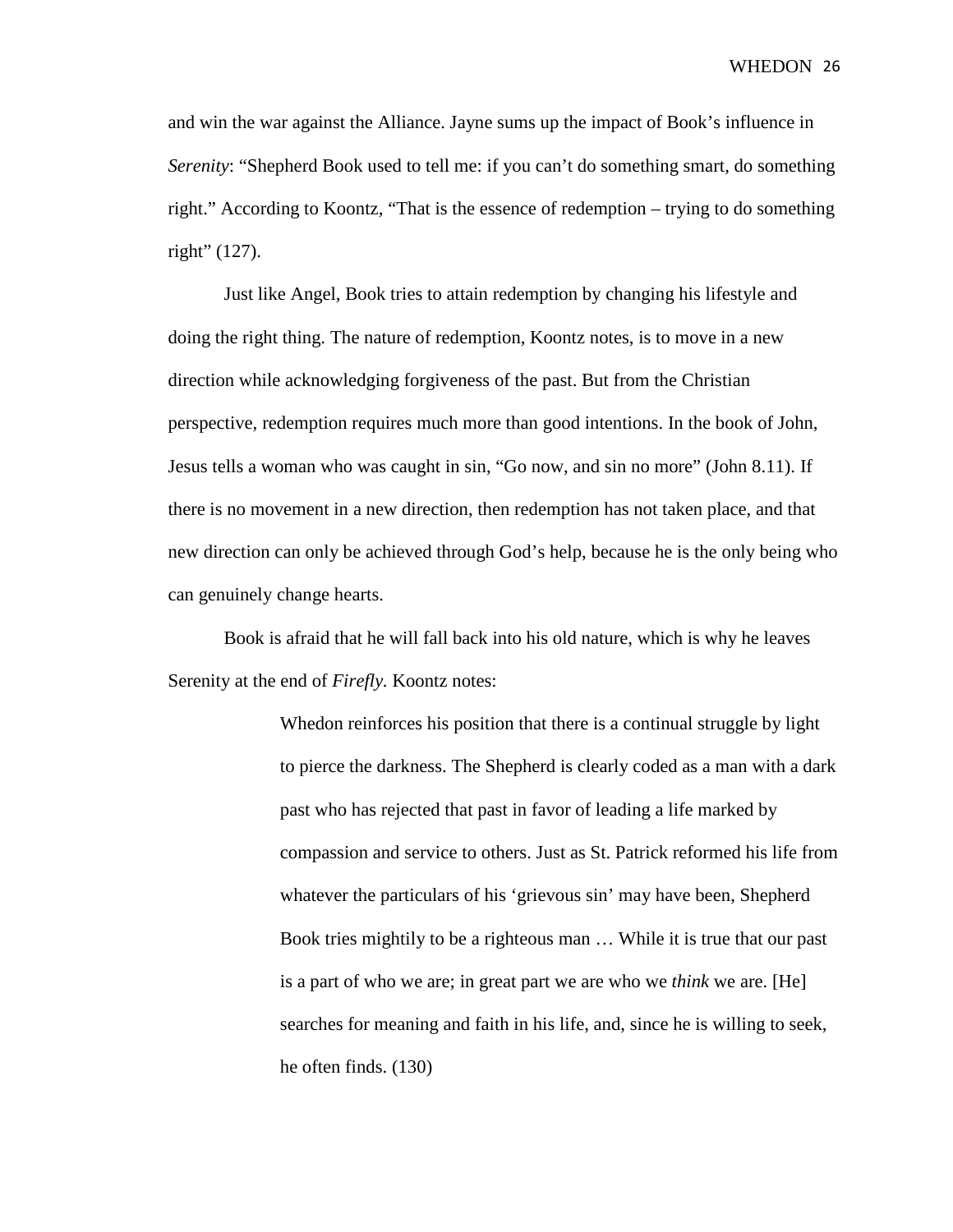#### Conclusion

 The religious themes addressed in this paper only scratch the surface of the moral issues that Joss Whedon tackles in his works. In *Buffy the Vampire Slayer*, he portrays Buffy as a Christ figure, whose purpose is to save the world from forces of evil. In *Dollhouse* and *Firefly*, he tackles the joint issues of free will and human dignity, using Echo and River as examples of experimentation gone wrong. In *Angel* and *Firefly*, he paints a picture of two men, Angel and Book, searching for redemption from the dark pasts that haunt them.

 Beyond using examples from Whedon's television shows as a springboard to talk about morality and spirituality, Christians should never neglect the primary source of what they believe: the Bible. By staying grounded in the word of God and viewing Whedon's work with a biblical mindset, believers can more accurately obey God's command in 1 Peter 3.15, which says, "But sanctify the Lord God in your hearts, and always be ready to give a defense to everyone who asks you a reason for the hope that is in you, with meekness and fear."

 Even though Whedon says he is a "hard-line, angry atheist" (Issbaum), his work seems to indicate that he is searching for something to challenge his belief that there is no God. His fascination with devotion, redemption, and free will are played out in his shows, and it only requires a little excavation in order to uncover the deeper meanings that he has buried there for inquisitive minds.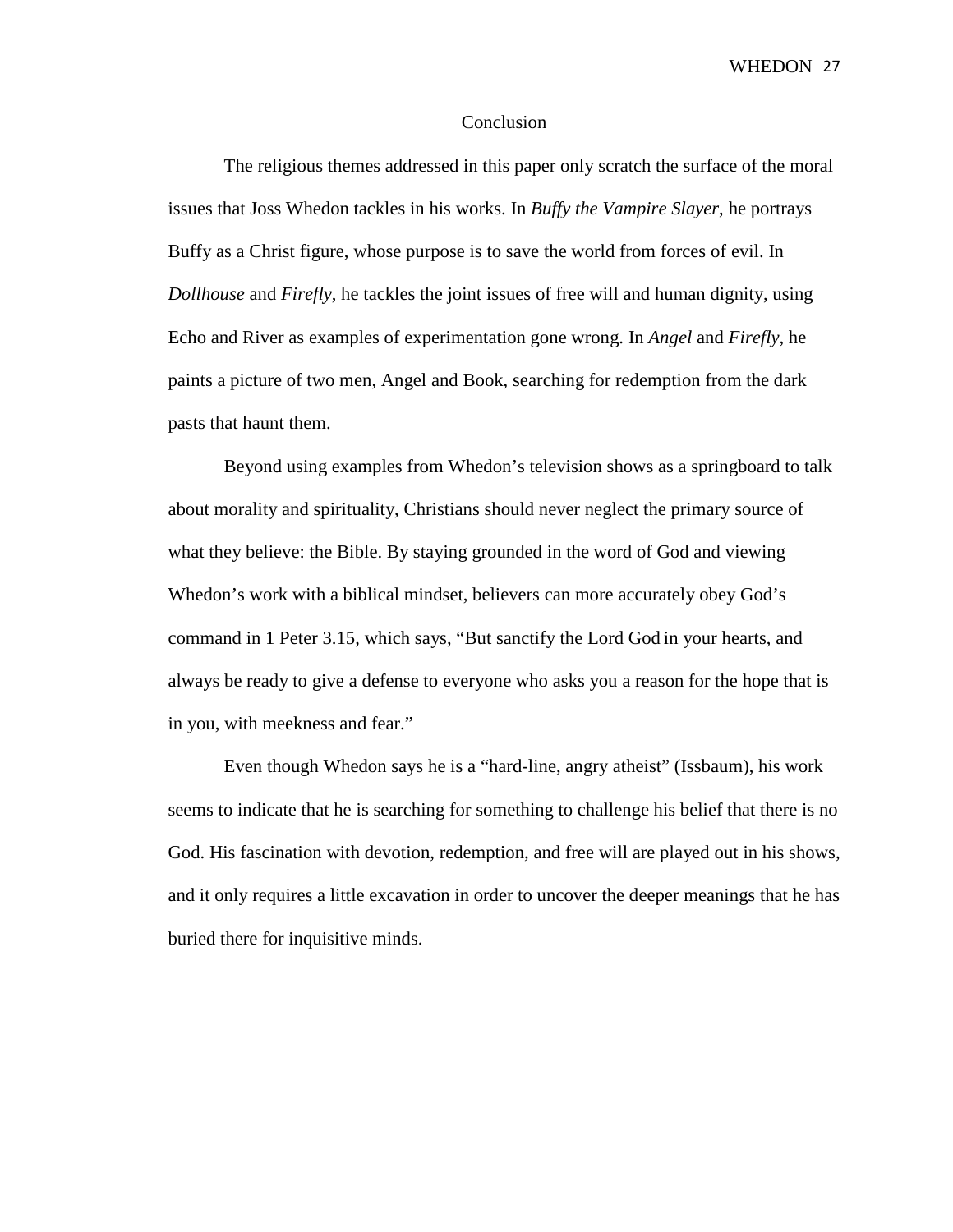## Works Cited

"Firefly - The Complete Series." *Amazon.com*. 2009. Web. 13 Nov. 2009.

*Celebrity Atheist List*. 16 Mar 2008. Web. 14 Nov. 2009.

Abbott, Stacey. "Walking the Fine Line Between Angel and Angelus." *Slayageonline.com.* Slayage Journal. Oct. 2002. Web. 13 Sep. 2009.

- Davidson, Joy. *The Psychology of Joss Whedon: An Unauthorized Exploration of Buffy, Angel, and Firefly*. Dallas: BenBella Books, 2007. Print.
- Havens, Candace. *Joss Whedon: The Genius Behind Buffy*. Dallas: BenBella Books, 2003. Print.
- Issbaum, Emily. "Must-See Metaphysics." *New York Times* 22 Sep. 2002: Arts. Print.
- Koontz, K. Dale. *Faith and Choice in the Works of Joss Whedon*. Jefferson: McFarland & Company, Inc., 2008. Print.
- Marrin, Minette. "Scientists Playing God? We Should Rejoice." *www.timesonline.co.uk.*  The Sunday Times. 25 Jun. 2006. n. pag. Web. 12 Sep. 2009.
- Press, Joy. "Joss Whedon Just Wants to be Loved." *Salon.com.* 10 Feb. 2009. n. pag. Web. 7 Jun. 2009.
- Reinhartz, Adele. "Jesus on the Silver Screen." *Revelation: Representations of Christ in Photography*. Ed. N.N. Perez. London: Merrell. 2003. 186-189. Print.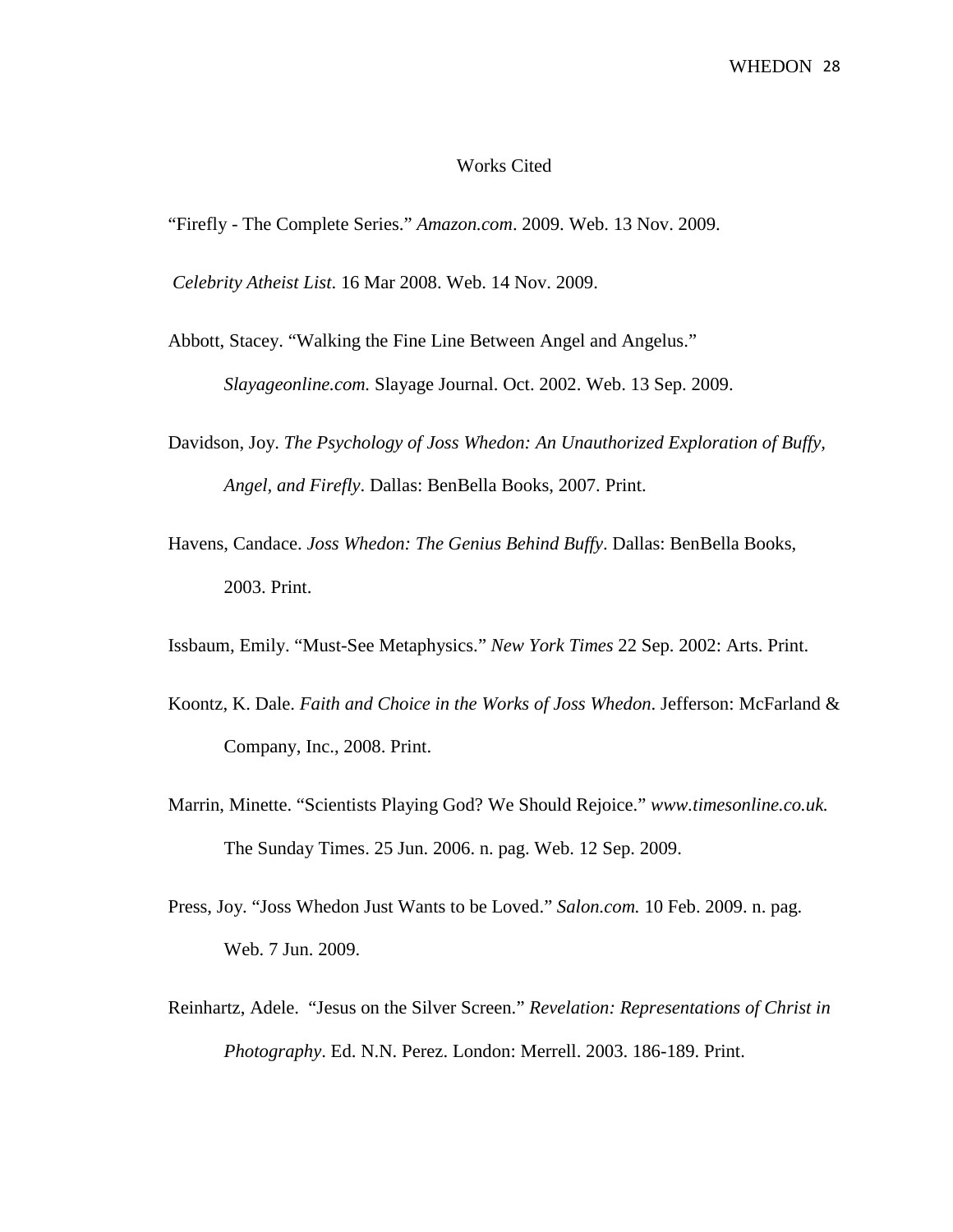- Rettew, David. "Avoidant Personality Disorder: Boundaries of a Diagnosis." *Psychiatric Times*. 01 Jul. 2006. 38. Web. 05 Nov. 2009.
- *Serenity*. Perf. Nathan Fillion, Gina Torres, Alan Tudyk, Morena Baccarin, Adam Baldwin, Jewel Staite, Sean Maher, Summer Glau, and Ron Glass. Dir. Joss Whedon. DVD. Universal Pictures, 2005.
- Whedon, Joss, dir. "Two by Two." *Firefly*. 20<sup>th</sup> Century Fox Television. Mutant Enemy Production Company. 20 Sep. 2002.
- — —. "Episode 1." In *Dr. Horrible's Sing-Along Blog*. Hulu. Mutant Enemy Production Company. 2008.
- — . "Episode 2." *Dr. Horrible's Sing-Along Blog*. Hulu. Mutant Enemy Production Company. 2008.
- — . "Episode 3." *Dr. Horrible's Sing-Along Blog*. Hulu. Mutant Enemy Production Company. 2008.
- — . (2001). "Season 1 featurette." *Angel*. 20th Century Fox Television. Mutant Enemy Production Company. 2001.
- — . "Prophecy Girl." *Buffy the Vampire Slayer*. 20th Century Fox Television. Mutant Enemy Production Company. 10 Mar. 1997.
- — . "Needs." *Dollhouse*. 20th Century Fox Television. Mutant Enemy Production Company. 13 Feb. 2008.